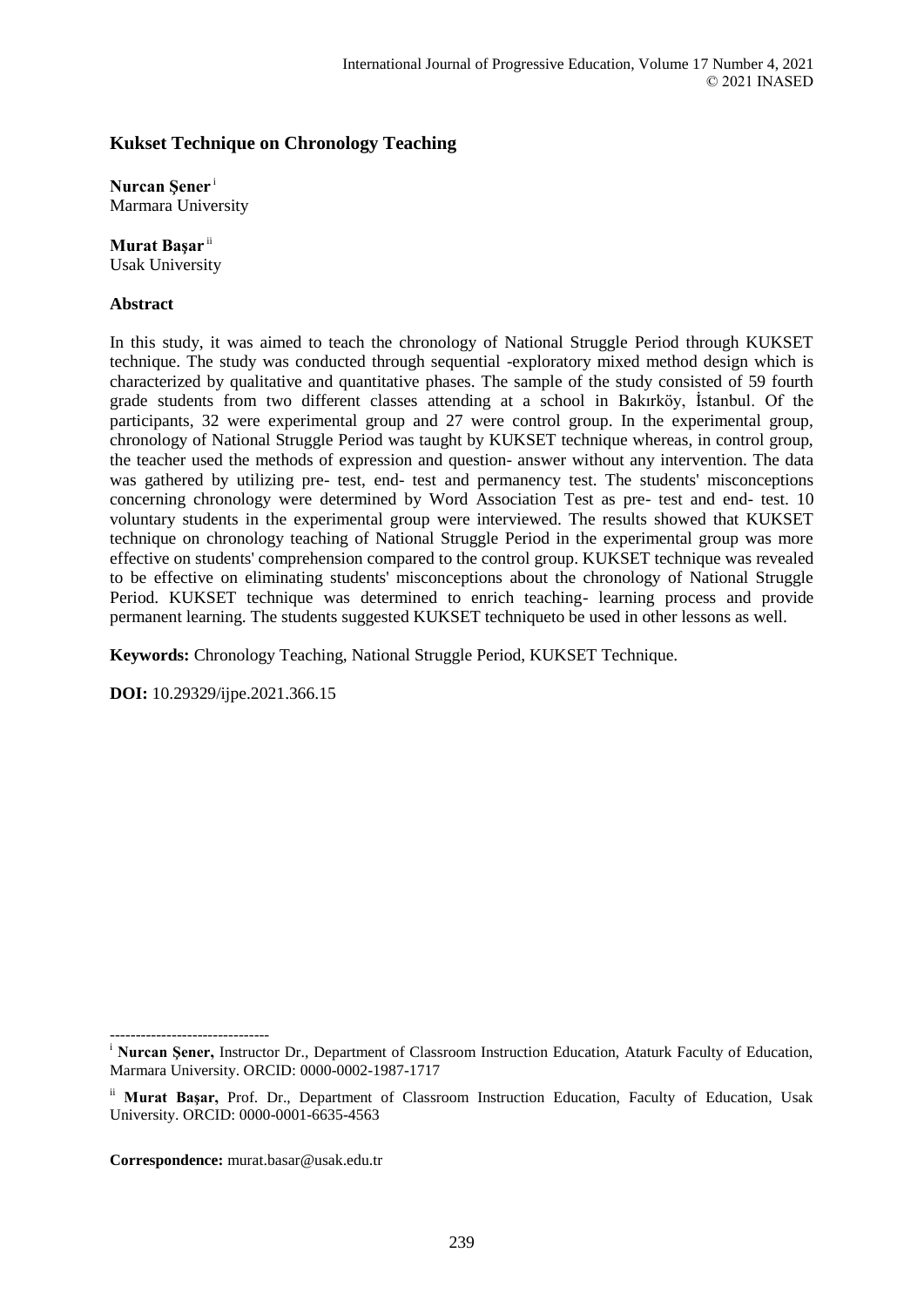## **INTRODUCTION**

From the first educative stages, Atatürk and National Struggle Period as a course existed in the curriculum of the schools. The Kemalism issues have to be incorporated in the curriculum of each subject. The teachers have been expected to teach those compulsory Kemalism issues to their students. History of Turkish Revolution and Kemalism are included in the secondary school curriculum. In addition, this lesson and its content sexist in high school curriculum. However, the students may be observed to have difficulty in learning the chronology of National Struggle Period. The teachers stated during the interviews that the students had difficulty in comprehension since the dates followe done another and historical events were abstract. The teachers exemplified this with Erzurum and Sivas Congresses. In the fourth grade where Social Studies lessons have been started, the students go through concrete operational stage according to Piaget's Theory of Cognitive Development. In this regard, the subjects and concepts are required to be concretized in order for those students to achieve. The concept of chronology and National Struggle Period are abstract issues for students. Ünsal and Er (2017) determined the difficult disciplines to learn in Social Studies curriculum. One of the difficult disciplines concerning history in Social Studies lesson determined by teachers is chronology due to its abstract statements. According to another approach, the students who go through concrete operational stage have difficulty in learning the concepts of past and future in Social Studies curriculum (Dolmaz, Kılıç 2017). The investigation carried out by Wineburg (2000) revealed that, during concrete operational stage, children used the language effectively but cannot manage to interpret the abstract statements in the topics on the grounds that they were not compatible with children's developmental properties. Those properties along with the abstract statements of History make things difficult. Therefore, it is essential that the activities which concretize the topics and concepts for those students are carried out. A new curriculum was put into effect by the Ministry of National Education as of 2005. With the new curriculum, constructivist teaching model was adopted. It has been suggested in program development studies carried out both in 2005 and following years that the activities should be included. Nevertheless, the teachers were observed via school visits, observations and investigations to have been engaged in answering multiple choice questions extracted from structured source boks rather than preparing activities. The teachers prefer multiple choice questions instead of preparing activities in order to meet the parents' demands although there is no examination which is required for a certain grade in primary school. Furthermore, the students remain silent while answering test questions and teachers do not need to preliminary preparation for the test. Thus, the students tend to memorize the information rather than comprehending. This kind of information, apparently, is not remembered after a while. Therefore, retention plays a key role during teaching- learning process. Having permanent learning requires educational activities (Doğan, 2004). Çelikkaya and Kürümoğlu (2019) concluded that the students had difficulty in comprehending the notion of chronology as it refers to an abstract term. Başar, Doğan, Şener, Yurttaş and Topal (2018) investigated what the participants, who are over 40, remembered about their primary school years. The participants, first of all, remembered the social activities as well as teaching- learning activities in the class. Akan and Başar (2011) argued that educational activities during primary school period facilitate students' comprehension skills. Gözalan and Koçak (2014) suggested that playing a game arouses different feelings at the same time in a child. The educational activities appeal to multiplesenses, enhancing the students' comprehension skill. The student may be able to perceive what s/he cannot perceive through visual perception through touching or hearing. Hazar andAltun (2018) highlighted that the activities should not be carried out on the student but with the student so as to provide permanent and qualified learning. Arslan (2007) emphasized that educational games and activities were the most effective ways to foster students' engagement in the lessons detracting historical concepts and events from abstraction.

KUKSET technique is a method where learning process is carried out with the students. This technique, originated from Silent Telephone game, was developed by Başar, Batur and Karasu (2014) and employed in Word training activities. "This game has been played in Kazakhstan and Kyrgyzstan under the titles of 'Sımsız Telefon' or 'Bozulgan Telefon'' (Başar et al., 2014). The students are able to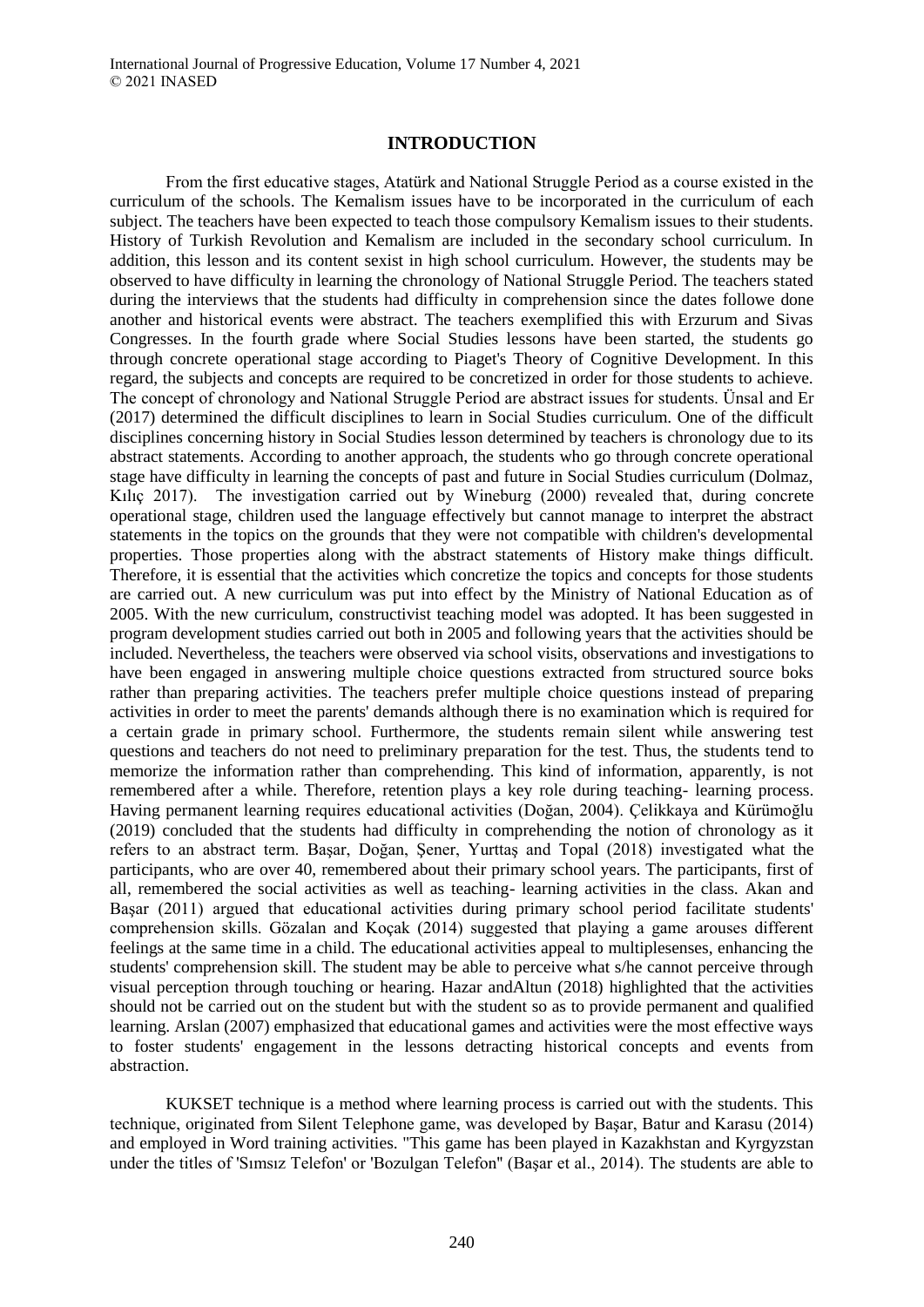both learn and entertain at the same time thanks to KUKSET technique in which social learning is conducted effectively.

In the related literatüre review, it was found that numerous studies concerning chronology teaching have been conducted (Çelikkaya and Kürümoğlu, 2019: De Groot- Reuvekamp, Ros& Van Boxtel, 2018; Baloğlu Uğurlu and Üzen, 2017; Ünal andEer, 2016; Williams, 2016; Sağlam, Tınmaz and Hayal, 2015; Ulusoy and Erkuş, 2015; Mosco&Peterson, 2009; Acar, 2003; Koçak, 1999). However, in the literatüre review, it was found that there were no studies related to KUKSET technique on chronology technique and on the comprehension of National Struggle Period. This study has been thought to fill existing gaps in the related area.

## **Objective of theStudy**

This study attempts to explore the effect of KUKSET technique on chronology teaching in Social Studies lessons. Based on the study objective, the research questions guiding the study were as follows:

- 1. What is the effect of KUKSET technique on chronology teaching of fourth grade primary schools tudents?
- 2. Which concepts did the students learn in the acquisition of the chronology of the national struggle period with the KUKSET technique?
- 3. What are the students' opinions on the application of KUKSET technique on chronology technique?

# **METHOD**

Explanatory sequential design, one of the mixed method designs in which quantitative and qualitative data are used together, was used in the study. In this study, focus group interview technique was carried out with 20 classroom teachers who teach fourth grades. The teachers were asked the subjects fourth grade students had difficulty in learning and comprehending in Social Studies lessons. The teachers stated that the students could not manage to comprehend chronology and, in particular, that of War of Independence. Therefore, this study is based on chronology teaching. In the study, the activities were realized based on the acquisitions that 'the students put the events in their lives in chronological order' in the Individual and Society Unit and that 'the students comprehend the importance of National Struggle depending on the lives of the heroes in National Struggle Period' in 2018 Social Studies Curriculum. The KUKSET (Silent Telephone) technique developed by Başar, Batur and Karasu (2014) was employed in this study based on the idea that it could be effective on chronology teaching.

In this regard, word association test was conducted with the purpose of determining students' misconceptions concerning chronology. Pretest- posttest experiment and control grouped design was used as a method in the study. Among the experimental patterns, pretest- posttest paired design was used in the research. Büyüköztürk, Akbaba and Yıldırım (2010) put forward that two of the groups are attempted to be paired on certain variables and those groups are appointed to experiment and control groups with random appointment method. Mixed method was utilized in this study. Gay, Mills &Airasian (2009) identified mixed method as providing a better understanding of a certain event or phenomena by combining quantitative and qualitative methods. The study was designed as an exploratory rank study, which is a part of mixed methods. In exploratory rank study, quantitative data of the study are primarily gathered and analysed; then, qualitative data are obtained. The researcher interprets how qualitative data assist quantitative data in the first phase of the study (Creswell &Plano Clark, 2014). In this study, quantitative data were gathered and analysed. In order to reveal the effect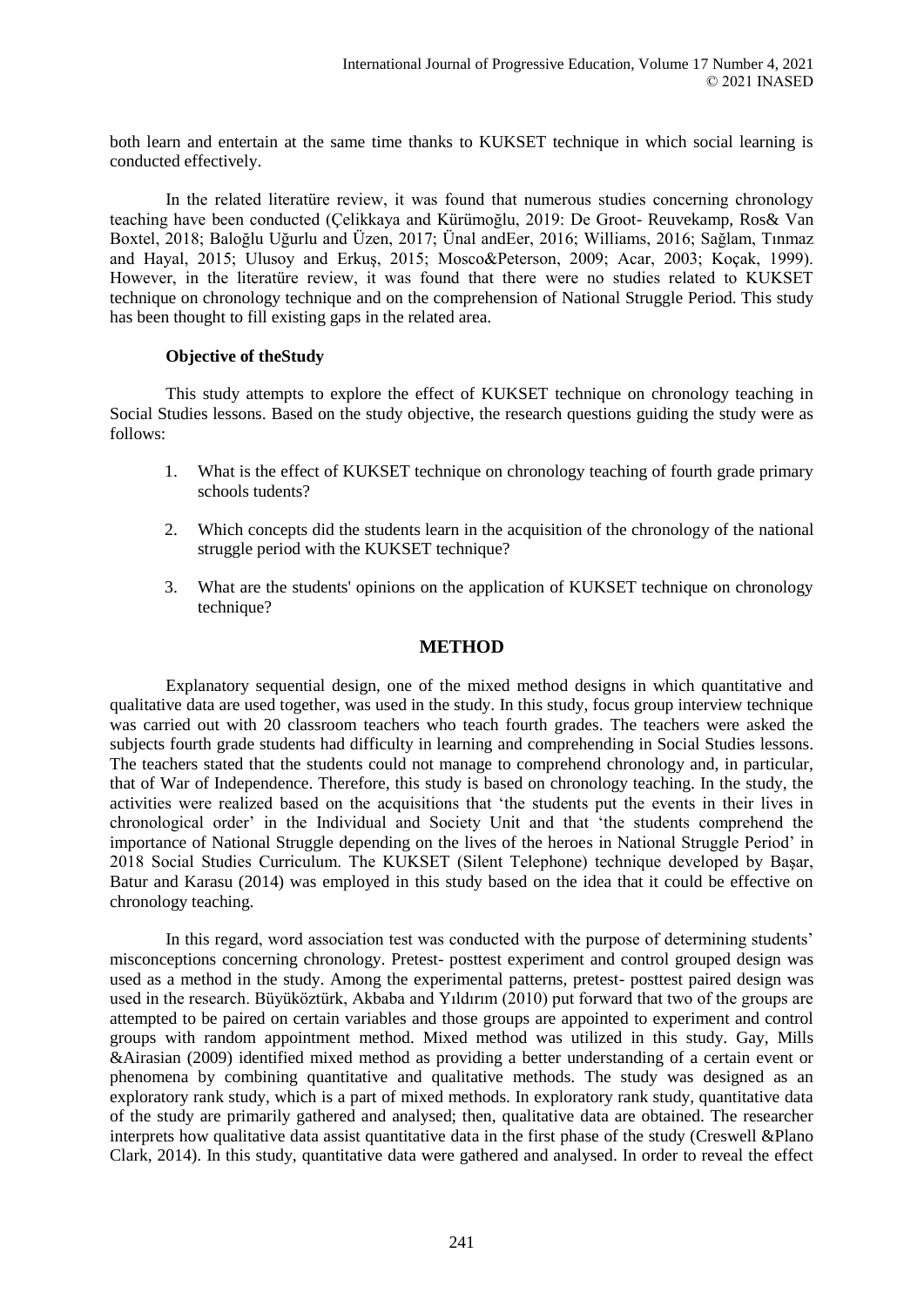of KUKSET technique on chronology teaching of National Struggle Period, qualitative data was obtained and combined with the quantitative data.

With this regard, the levels of chronological order and retention skills were inspected through the application of KUKSET technique which is thought to affect the students' achievement.

## **The Sample of the Study**

That the students for whom one of the researchers was responsible within the framework of Teaching Practices I and II perform their application in this school, the researcherswas familiar with the school structure and the teacher and students were engaged in participating in the study plays a key role in terms of determining the sample of the study. Therefore, among random sampling methods, cluster sampling method was used in this study.

Of two different classes, 59 students (32 students in experimental group and 27 students in control group) who attended in fourth grade in a primary school in İstanbul (Europe) were recruited to participate in the study through convenience sampling method.

## **Process**

## *Focus Group Interview with teachers*

In the study, a focus group interview with 20 fourth grade teachers in primary school were conducted. The teachers were requested to response to the question of the subjects that fourth grade students had difficulty in learning and comprehending in Social Studies lessons. The teachers stated that the students could not manage to comprehend chronology and, in particular, that of War of Independence. Therefore, this study is based on chronology teaching.

#### *Introduction*

The school where the fourth-grade students in the sample of the study have been educated was visited by the researchers within this stage of the study. The introduction activities were carried for the students not to have negative attitudes and prejudice towards the researchers. The situation was assessed by the researchers along with the parents and teachers, thereby informing parents and teachers about students' situations. A scheme was prepared with the parents and teachers. The scheme informed them about what to do during the process. A weekly report concerning the student's development level at the end of the practice and related activities was prepared by the researchers, parents, and teachers. No one, except teachers, parents, and researchers, was informed about the reports. The pseudonyms were used for the students. Thus, the relationship based on mutual trust was established both with the students and teachers.

#### *The Determination of the Chronology of National Struggle Period*

The dates and historical events which aimed to be taught to students were determined. The topics and dates in which the students had difficulty most were identified through the interviews with the teachers. Therefore, the historical process marked by the beginning from 19 May 1919, the day when Mustafa Kemal landed in Samsun for the first time, to the proclamation of Republic. In the light of interviews with teachers, it was found that students assumed Gallipoli Campaigns took place during National Struggle Period. In this regard, the purpose was to teach the chronology of National Struggle Period by playing games and to determine whether the games were effective in terms of students' retention. Fifteen days following the activities, the students were negotiated about the comprehension of National Struggle Period through KUKSET technique. It was aimed, in the interviews, to evaluate the contributions of KUKSET technique to the chronology teaching and to gather related suggestions. It was found out that six lesson hours were assigned to the acquisition that proclaimed, 'the child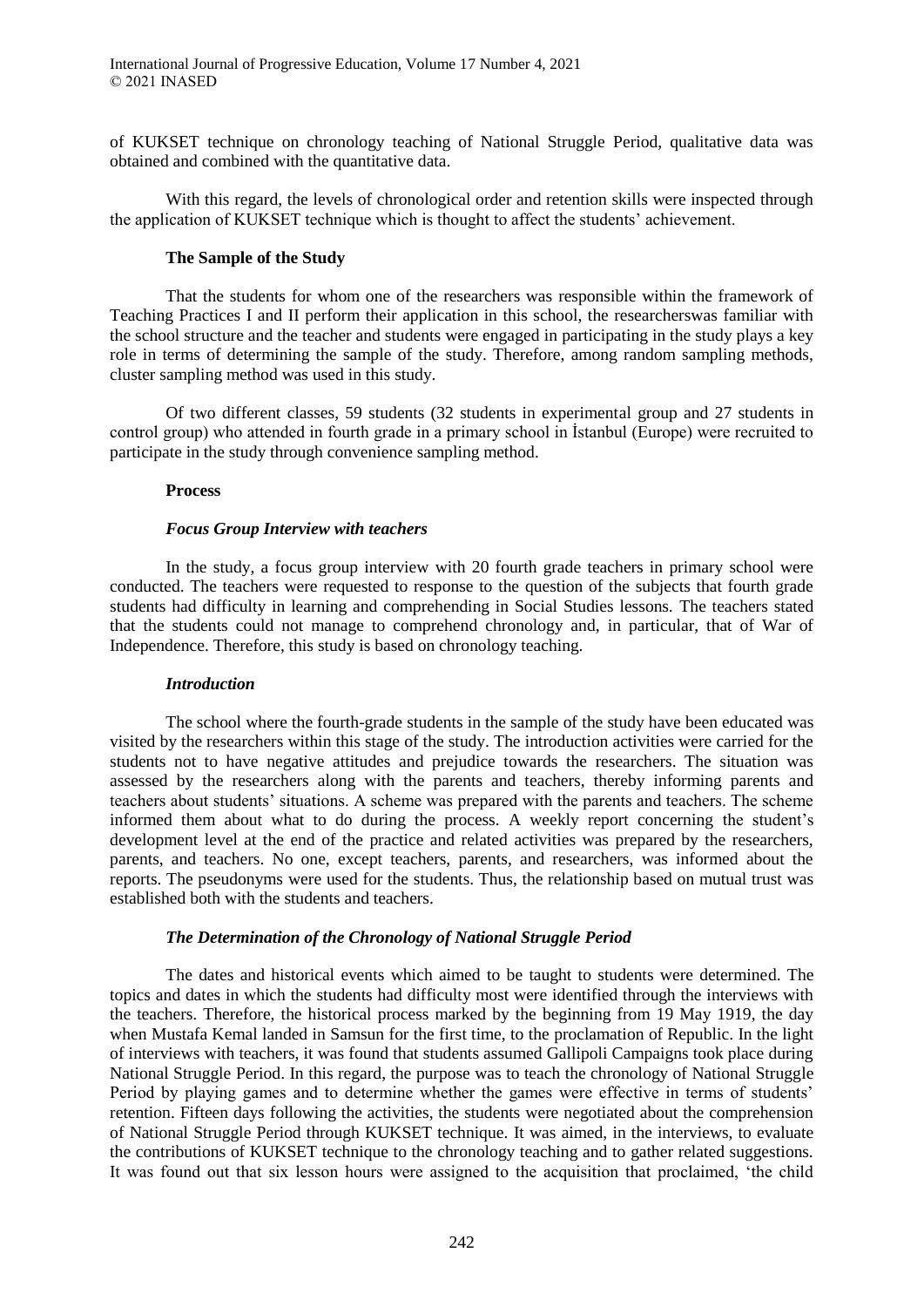comprehends the importance of National Struggle with reference to the lives of heroes.' Accordingly, the same number of lesson hours was assigned to the processes of introduction (2 lesson hours) and common activities (4 lesson hours) within the study.

# *The Application Stages of KUKSET technique*

The application stages of KUKSET technique are as follows:

- 1. The class are equally divided into two groups. As the experimental group includes 32 students, a group consists of 16 students.
- 2. The groups are arranged in a way that goes parallel with one another.
- 3. A group leader is decided by the group.
- 4. The rules of the game are explained to the students by the researchers.
- 5. The researchers, or teachers, whisper the date or historical event of the chronology of National Struggle Period to the group leaders.

A pilot application of the technique is performed twice. Subsequently, the group leader whispers the date of historical event, or the historical event taken place on a given date by the researcher or teacher. For example, when the researcher or teacher whispers 23 April 1920, the group leader requires to whisper to his/ her friend that the Grand National Assembly of Turkey was opened and vice versa. In case that the group leader does not know the date or the event, s/he whispers what is said by the researcher or teachers to his/her friend and asks the friend whether s/he knows the mentioned date or the event. On the condition that his/her friend knows the afore mentioned date or event, s/he whispers the correct answer to his/ her friend. The process lasts up to the last student in the group. There is a researcher or a teacher as an observer in the class in order for the students not to violate the rules of the game. The first group to come to the researcher or teacher to say the given date or historical event are permitted to speak only after both groups finish whispering. If the last student in the group says the given date or event correctly, the group gets 10 points. However, if the date or event is different from what the researcher or teacher utters, the right to speak is given to another group. Once the last student of this group says the date or event correctly, the group gets 10 points this time. If neither group manages to say the correct date or event, no group gets 10 points. The KUKSET technique is carried out at the appointed lesson hour. The application is displayed in Figure 1: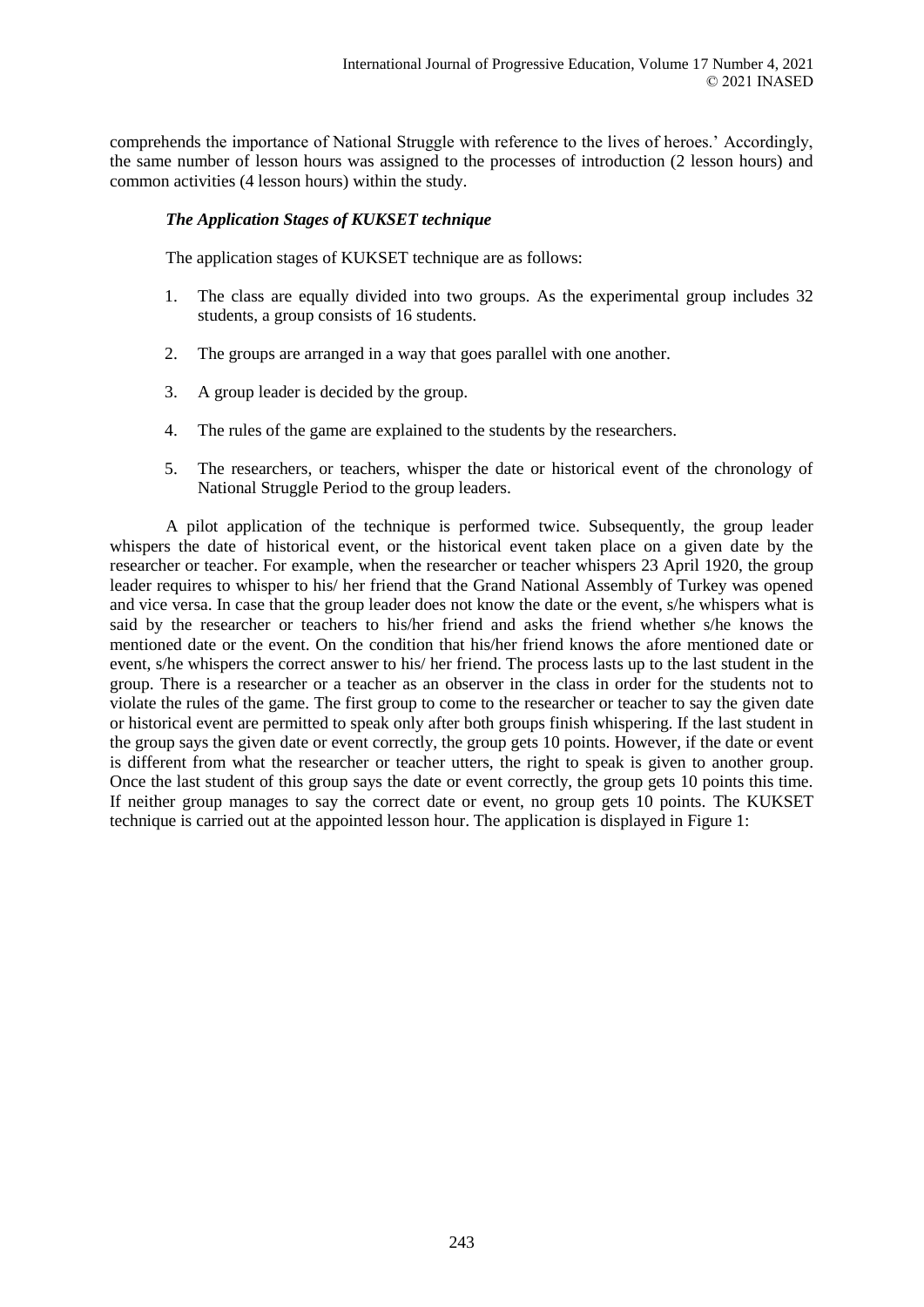

## **Figure1. KUKSET Technique**

The chronology teaching of National Struggle Period was conducted by classroom teachers in control groups within the study. The teacher used the methods of expression and question- answer during two lesson hours and asked the students to complete the activities of student's workbook during a lesson hour. Lastly, s/he requested the students to answer test questions from their supplementary book during three lesson hours. The teacher did not interfere with the activities under no circumstances.

#### **Data Collection Tools**

Multiple- choice test (Chronology Knowledge Test) and Word Association Test were used in this study. In addition, semi- structured interview form was employed to obtain qualitative data.

### **Chronology Knowledge Test (CKT)**

CKT was developed by the researchers in order to investigate knowledge levels of fourth grade students concerning the comprehension of National Struggle Period. With this aim, the data was obtained through 5-point multiple choice test of 20 questions. Pre- pilot training for the test was applied to 56 fourth grade students from different classes in a school where the current application was not carried out. Based on the findings of the pre- pilot training of the test, it was shown that there were not any questions whose item discrimination index was under 0,30. Therefore, no question was subtracted from the Chronology Knowledge Test. In the Chronology Knowledge Test, consisting of 20 questions, mean difficulty index was 0, 524; mean difficulty index of questions was 0, 566 and KR- 20 Cronbach's alpha coefficient was 0,886. According to Karaca (2010), Chronology Knowledge Test was proved to be at medium level in terms of test difficulty and to have a high level of item discrimination. For reliability analysis, Kuder- Richard 20 formule was estimated as 0.89.

Prior to the activities, preliminary test was applied in order to assess the students' knowledge concerning to the chronology of National Struggle Period. However, post- test was carried out to evaluate the difference in students' knowledge level related to the chronology of National Struggle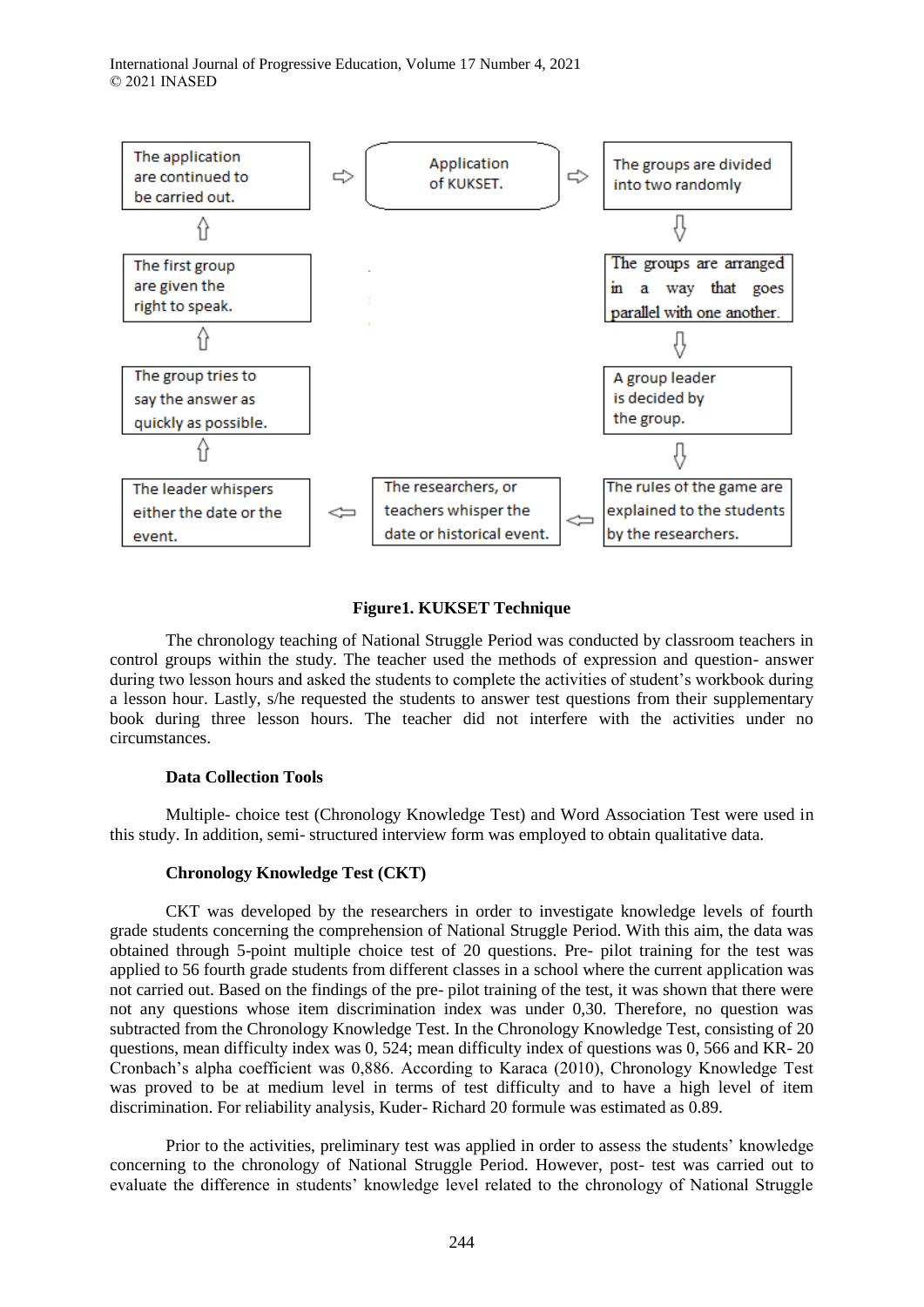Period following the comprehension activities through KUKSET technique. A month after the posttest, a retention test was used. Thus, the students' comprehension levels concerning the dates and historical events during National Struggle Period through KUKSET technique was evaluated.

## **Word Association Test (WAT)**

WAT was used as a preliminary test in order to reveal the misconceptions of the fourth-grade students in sample group of the study concerning the concept of chronology prior to the activities of National Struggle Period through KUKSET technique. After the activities, post- test was applied to the students with the aim of assessing the difference related to the concepts in their schemes thanks to the technique and activities. The concept of chronology on which the WAT is based was determined considering the chronology of National Struggle Period. The fourth-grade students were requested to generate a word for concept of chronology within a minute.

## **Semi- Structured Interview Form**

Ten students in the classroom where KUKSET technique was used were requested to respond to the question of 'What is the effect of KUKSET technique in chronology teaching of fourth grade primary school students?' after completing the activities. Regarding the interview questions, the opinions of two academicians in the department of Social Studies Teaching, two academicians in the department of Classroom Teaching and an academician in the department of assessment and evaluation were asked. The experts examined the data based on content analysis. The issues on which the experts agreed as a result of the analysis were converted into questions and included in the interview forms by the researchers. Thus, semi- structured interview form, one of data collection tools, was developed for the study. The personal information of the participant students was in the first part of the form. However, the second part of the form was about the fourth-grade students' opinions on the effect of KUKSET technique on chronology teaching of National Struggle Period. Four weeks after the activities, the students' opinions on the effect of KUKSET technique were included in semistructured interviews which were carried out with ten students attending at a class where KUKSET technique was used in the chronology teaching of National Struggle Period. The opinions of the students were written down by the researchers as audio recording disturbed the students. The students' opinions were coded as S1, S2, S3, etc. An interview with a students lasted for approximately 25 minutes. Each student was requested to read aloud their own opinion noted by the researcher at the end of the interviews. In addition, the students were asked whether they wanted to change their sentences. Necessary changes by the students were added and the sentences were reorganized.

## **Data Analysis**

## *Chronology Knowledge Test Analysis*

Normal distribution analysis was conducted through Shapiro- Wilk Test for the data obtained.

|  |  |  | <b>Table 1. Pretest-Posttest Normality Test</b> |  |
|--|--|--|-------------------------------------------------|--|
|--|--|--|-------------------------------------------------|--|

| Group                              |                   | Shapiro-Wilk |      |
|------------------------------------|-------------------|--------------|------|
|                                    | <b>Statistics</b> |              |      |
| <b>Experimental Group Pretest</b>  | .943              | 27           | ,141 |
| <b>Control Group Pretest</b>       | .938              |              | ,107 |
| <b>Experimental Group Prestest</b> | .909              | 27           | ,022 |
| <b>Control Group Posttest</b>      | .885              | רר           | ,006 |

The analysis indicated that preliminary tests of multiple-choice achievement test showed normal distribution. However, in posttest applications, as seen in Table 1, it did not show normal distribution. In posttest applications which did not show normal distribution, Mann Whitney- U test was conducted.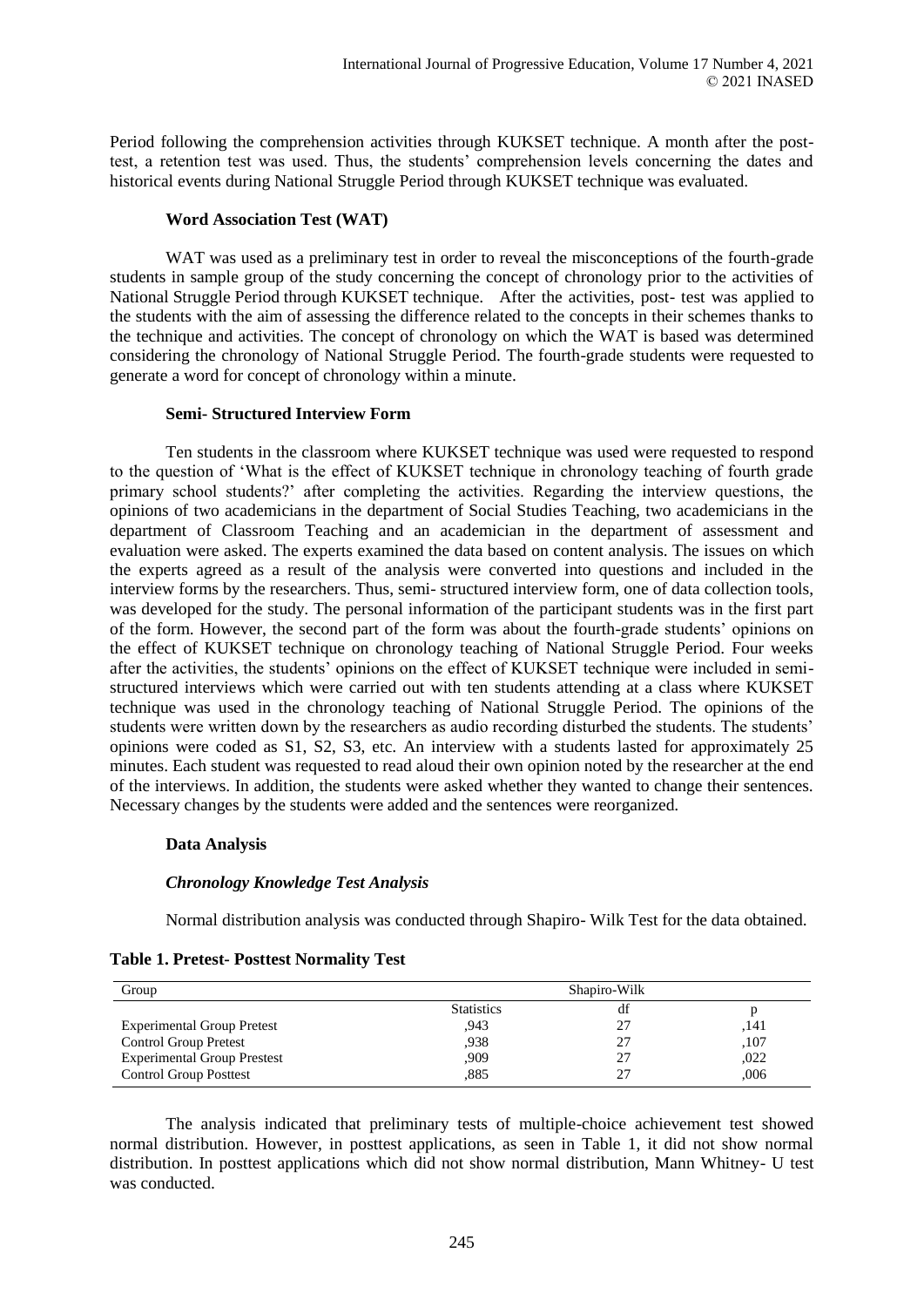## *Word Association Test Analysis*

The frequency for each concept was determined in WAT analysis. In pretest applications, the frequency for a word was determined 3 at the most. Therefore, cut- off points were figured out as 1-3 and concept maps were formed in the light of cut- off points. There were 32 students in an experimental group during posttest application. As a result, the frequency of a word or a concept was determined as 32 at the most and cut- off points were figured out as 30-35. According to an analysis in a study by Bahar, Johnstone and Sutcliffe (1999), the cut- off points were decreased depending on the decrease in the answers given to the concepts. The bottom cut- off point was determined as 1- 5 and concept maps were generated for each cut- off point.

## *Qualitative Data Analysis*

The analysis of the data gathered from the interviews with students on chronology teaching of National Struggle Period was conducted through content analysis. Merriam (2013) described content analysis as a research tool in which similar data are brought together under the titles of theme, code, and sub-code in order that readers are able to interpret the concepts. In the study, the data obtained from the interviews with students and from the observations of researchers regarding the application of activities during application process were presented to the experts. The experts were from the departments of Assessment and Evaluation and Social Studies Teaching. Along with the three academicians, the data were presented to three classroom teachers working at fourth grades as well. The data were coded by three different experts and classroom teachers. The reliability value for coding was found %92 by the experts. The themes concerning the codings which experts and teachers agreed on were formed; code, sub- code and frequency were determined depending on the theme. The data were interpreted by generating a table and presenting students' opinions.

## **RESULTS**

The results of Independent Sample t- test conducted on the data gathered from Chronology Knowledge Test which was applied as pretest prior to the application in order to assess fourth grades tudents' knowledge levels concerning the chronology of National Struggle were displayed in Table 2.

|         | Group           |                  | Mean                        | sd             | $\sim$ $\sim$<br>đÌ   |      |            |
|---------|-----------------|------------------|-----------------------------|----------------|-----------------------|------|------------|
| Pretest | Experimental G. | $\sim$<br>ے ب    | $\mathbf{r}$<br>ه سم و      | 2.27<br>ا عروب | $\epsilon$            | ,052 | <b>050</b> |
|         | control<br>J.   | $\sim$<br>$\sim$ | $\cap \subset$<br>−<br>ت ہے | $\sim$ 70      | $\tilde{\phantom{a}}$ |      | رں ر       |

**Table 2. The Pretest Analysis Results of Chronology Knowledge Test**

According to the findings in Table 2, there is not significant difference between experimental and control group ( $p>0.05$ ). Therefore, it can be interpreted that students' levels of knowledge about the chronology of National Struggle are similar prior to the application.

However, after the application, Chronology Knowledge Test was conducted as post test to assess the students' knowledge related to the chronology of National Struggle. The analysis results of Mann Whitney- U- Test for the data obtained from post tests were presented in Table 3.

| Table 3. The Posttest Analysis Results of Chronology Knowledge Test |  |  |  |  |
|---------------------------------------------------------------------|--|--|--|--|
|---------------------------------------------------------------------|--|--|--|--|

| Group                          |               | n c<br>177)                 | MS          |        |               |     |
|--------------------------------|---------------|-----------------------------|-------------|--------|---------------|-----|
| $\forall$ xperimental $\cup$ . | $\sim$<br>ے ب | 1222.00<br>1 <i>333</i> ,00 | 41,66       | 59.000 |               | 000 |
| $\sqrt{2}$<br>Control '<br>J.  | -             | 437.00                      | 19<br>10,12 |        | $-5,705$<br>- |     |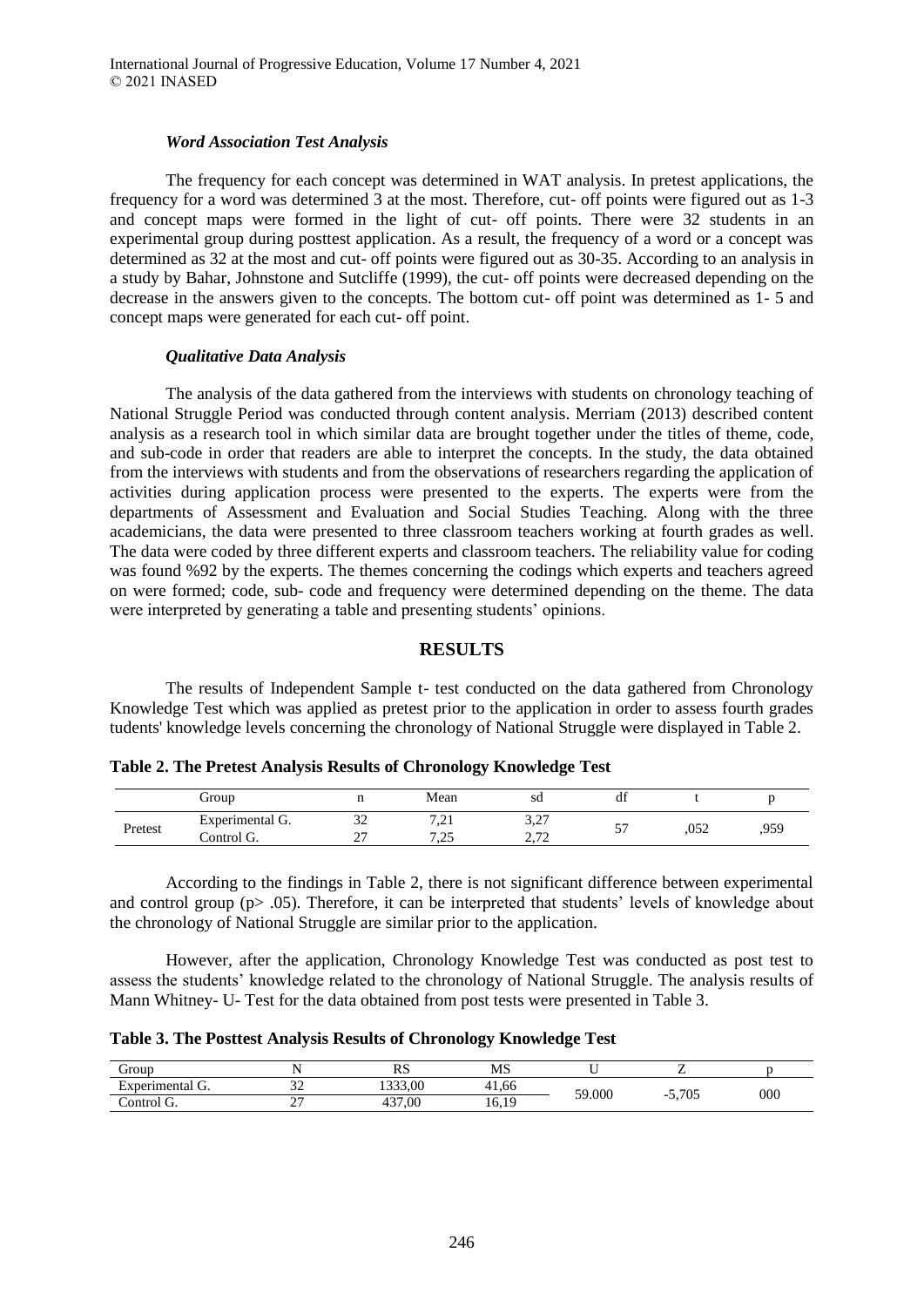According to Table 3, there is a significant difference between experimental and control groups after the application  $(p<0.01)$ . Theme an rank has shown that the difference is found in favour of the experimental group where the KUKSET technique was carried out.

|  | Table 4. The Analysis Results of Retention of Chronology Knowledge Test |  |  |
|--|-------------------------------------------------------------------------|--|--|
|--|-------------------------------------------------------------------------|--|--|

| drour                            |                | DC<br>ωı | MS                                |        |            |     |
|----------------------------------|----------------|----------|-----------------------------------|--------|------------|-----|
| $\sqrt{2}$<br>Experimental<br>U. | $\sim$<br>ے ب  | 1336,00  | $\overline{\phantom{a}}$<br>41,73 |        | $- -$      |     |
| $\sqrt{2}$<br>control.           | ~~<br><u>_</u> | 00,1     | 16.07                             | 56.000 | , , ,<br>້ | 000 |

According to the findings in Table 4, there has been found a statistically significant difference between experimental and control groups through the analysis carried out to determine the level of retention  $(p<0.01)$ . The mean rank has shown that the difference is found in favour of the experimental group where the KUKSET technique was performed.

## **Word Association Test**



#### **Figure 2. The Concept Map according to the Experimental Group Pretest Results of WAT**

Depending on Figure 2, as cut- off point was determined as 1-3 based on pretest results and the students' answers were investigated, three main concepts were generated which were the concept of chronology, the chronology of life and the chronology of National Struggle. A student in the experimental group wrote down an event for the concept of chronology and three students identified chronology as a date. The students identified chronology as past tense and also identified chronology through the order of date and battle for once. Depending on the chronology of life, for twice, the students wrote that they were born and started school. In addition, the students identified the chronology of life by writing that their mothers or fathers were born. For the chronology of National Struggle Period, a student wrote down the Independence War, 23 April, 29 October and 30 August for once. The students also wroted own such irrelevant concepts as technological tool, computer or computer part and a car part for the concept of chronology.

C.P. 1-3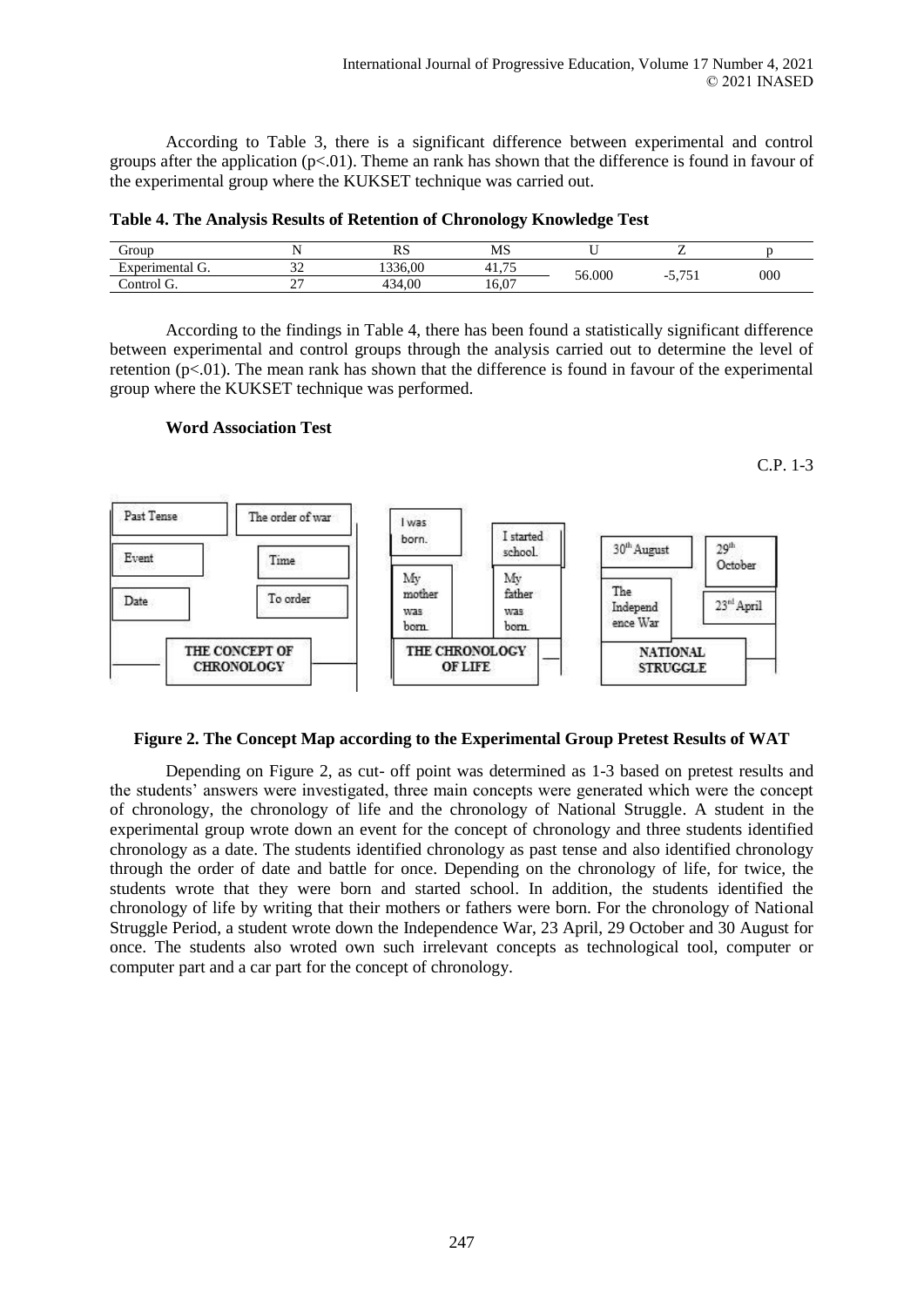# **Control Group- Pretest**



**Figure 3. The Concept Map according to Control Group Pretest Results**

Depending on Figure 2, as cut- off point was determined as 1-2 based on pretest results and the students' answers were investigated, three main concepts were generated which were the concept of chronology, the chronology of life and the chronology of National Struggle. The students in control group identified the concept of chronology as event, toorder and date for once. The students identified chronology as past tense and the order of battle for twice. For the chronology of life, the students wrote down, for twice, that they were born, started school and studied at school. For once, the students also identified chronology through writing that their mothers or fathers were born. For the chronology of National Struggle Period, the students wroted own the Independence War, 23 April, 29 October and 30 August for twice. In addition, the students also wroted own such irrelevant concepts as technological tool, computer or computer part and a car part for the concept of chronology.



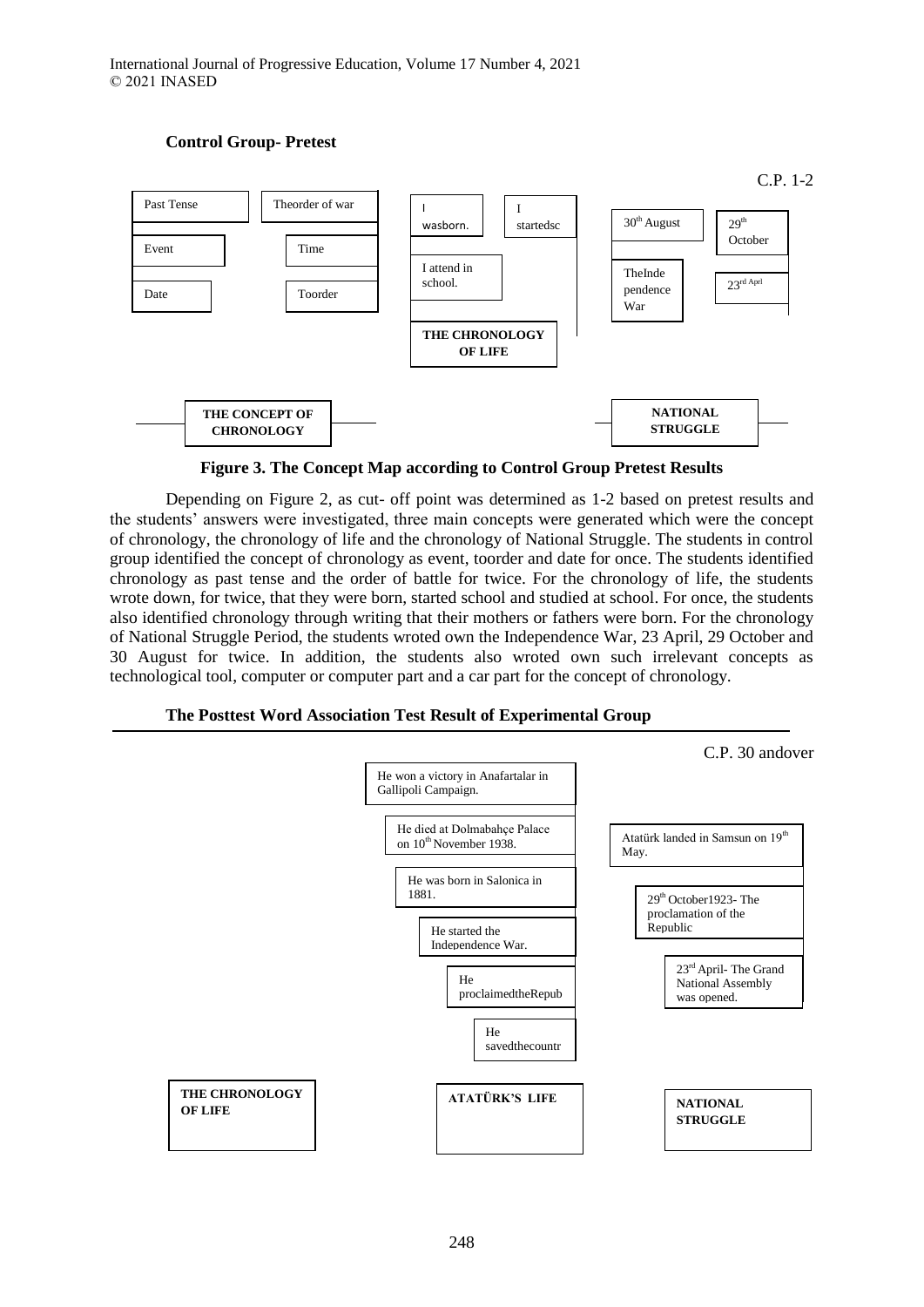C.P. 22-24

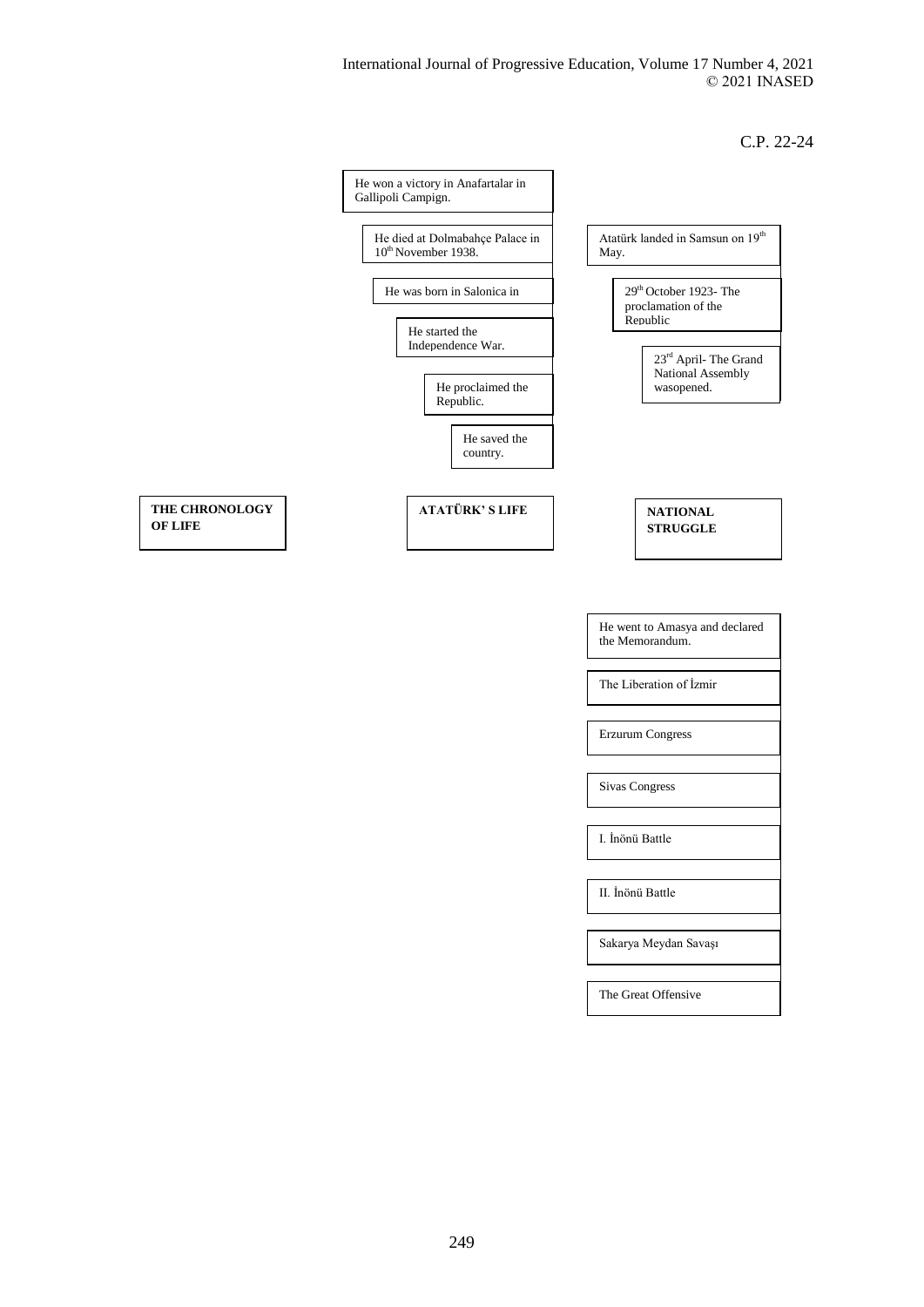C.P. 12-18

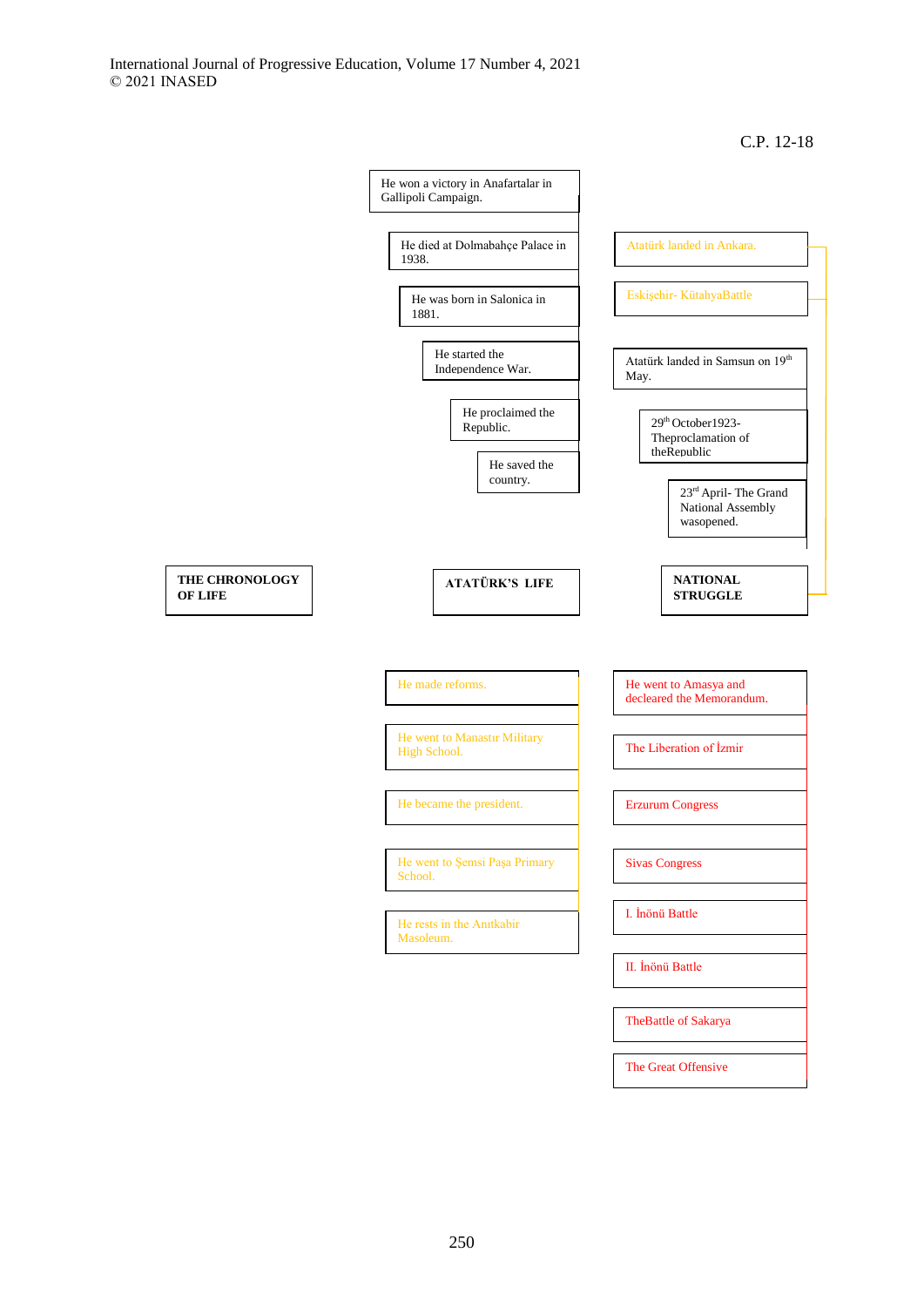

# **Figure 4. The Concept Map according to Experimental Group Posttest Results**

In Figure 4, the concepts which were generated by the students in experimental group have been displayed as the cut- off point is determined as 30 and over. All the students in the experimental group put the chronology in order as follows: Atatürk landed in Samsun on 19<sup>th</sup> May, 1919; The Grand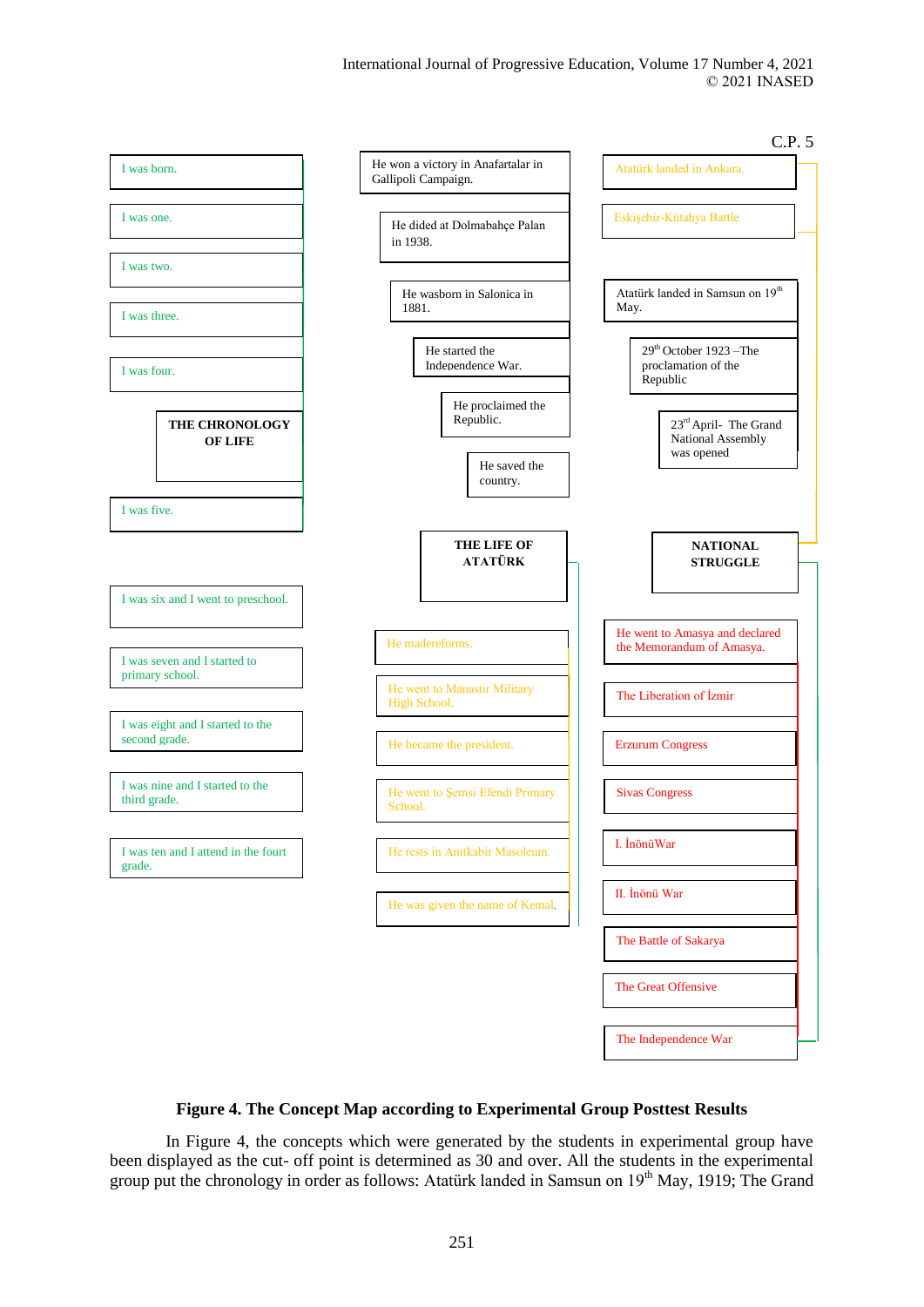National Assembly of Turkey was opened on  $23<sup>rd</sup>$  April, 1920; The Republic was proclaimed on  $29<sup>th</sup>$ October, 1923. As the cut- off point was determined as 22- 24 and the frequency as 24, students stated the declaration of the Amasya Memorandum and the liberation of İzmir. The frequencies of Congresses of Erzurum and Sivas, The First and Second İnönü Battles, Battle of Sakarya and The Great Offensive were determined as 22. As the cut- off point was determined as 12- 18, the frequencies of Atatürk's landing in Ankara and Kütahya- Eskişehir Battle were determined as 15. Based on the cut- off point being 1- 5, the frequency of Independence War was 5. Concerning the chronology of Atatürk's life, as the cut- off point was determined as 30 and over, all the students in experimental group stated that he was born in Salonica in 1881, he won a victory in Anafartalar, he started the Independence War, he proclaimed the Republic and he died in at Dolmabahçe Palace on  $10<sup>th</sup>$  November, 1938. Depending on the cut- off point being 12-18, the students stated twelve times that he attended in Şemsi Efendi Primary School and Anıtkabir is the mausoleum of Atatürk. 14 students stated that he went to Manastır Military High School and he became the president. Furthermore, 18 students wrote down that he made reforms. As the cut- off point was determined as 1- 5, 5 students noted that he was given the name of Kemal. Regarding the main concept of chronology of life, based on the cut- off point being 1- 5, 5 students wrote that they were born, they were 1, they were 2, they were 3, they were 4, they were 5, they were 6, they went to preschool, they were 7, they started primary school, they were 8, they were at the second grade, they were 9, they were at the third grade, they were 10 and they were still at the fourth grade. In experimental group, 32 concepts were answered incorrectly. Those were the statements related to technology. It was observed that there were changes in misconceptions during pretest and posttest applications in experimental group. KUKSET technique was revealed to be effective on reducing misconceptions in the chronology of National Struggle Period. 19 concepts were answered correctly during pretest application whereas, in posttest application, 633 concepts were answered correctly.



#### **Control Group- Posttest**

#### **Figure 5. The Concept Map according to Experimental Group Posttest Results**

In Figure 5, as the cut- off point was determined as 1- 5, based on the concept of chronology, the frequencies of time, order of battle, concepts of time was indicated to be 2. The concepts of event, to order and dates were written for once. Depending on the chronology of life, 3 students stated that they were born, they started to school and they were still attending in school. Based on the main concept of National Struggle, the Independence War was stated for twice; the concepts of 23 April, 29 October and 30 August were written for once. The number of misconceptions in control group was considerably high as shown in Table 4. It was found that there were no changes in terms of

252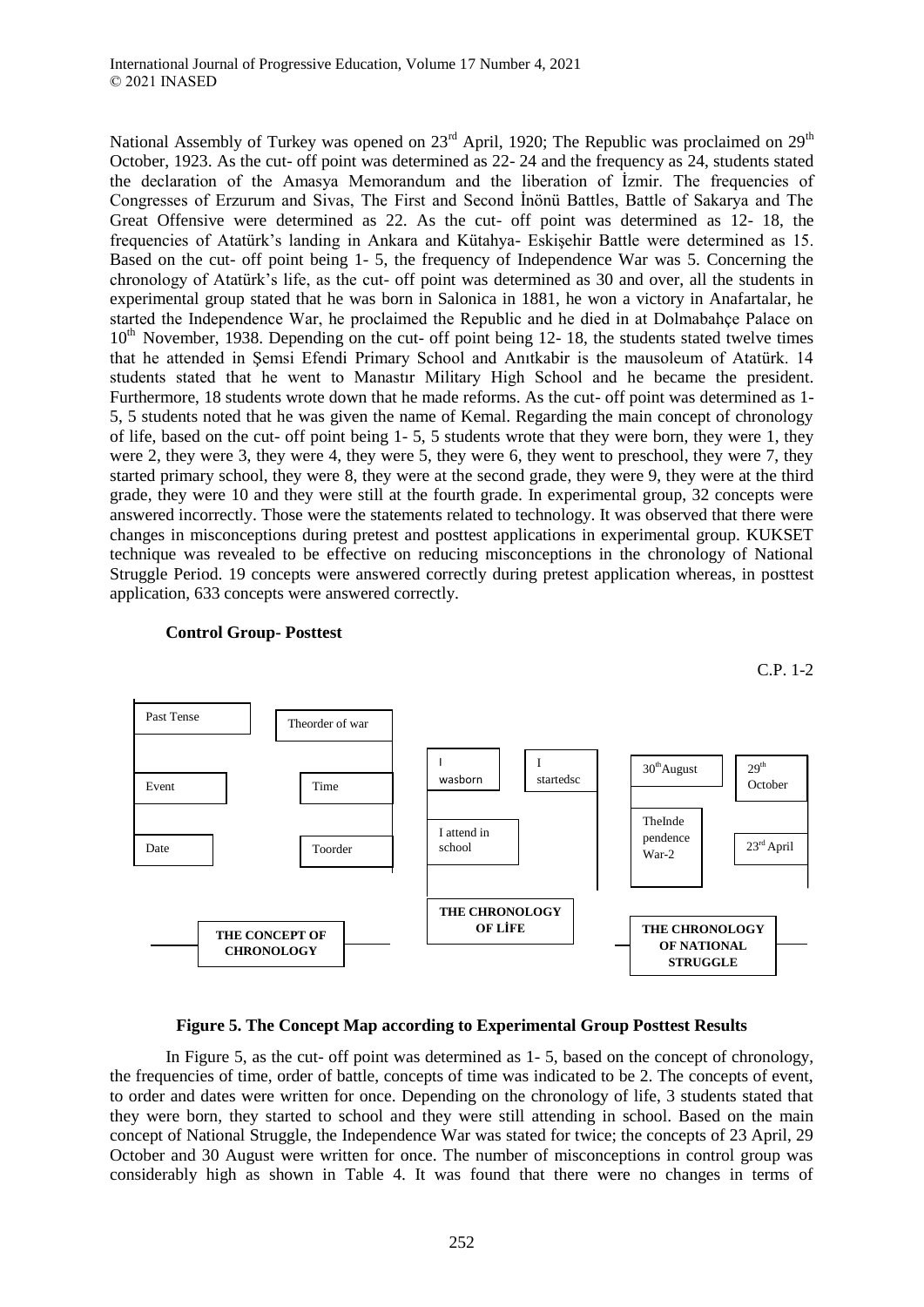misconceptions about the chronology of National Struggle during pretest and posttest application in control group.

| Key        | <b>Experimental Group</b> |               |         |               | Control Group |               |         |               |
|------------|---------------------------|---------------|---------|---------------|---------------|---------------|---------|---------------|
| Concepts   |                           | Pretest       |         | Posttest      |               | Pretest       |         | Posttest      |
|            | Correct                   | Misconception | Correct | Misconception | Correct       | Misconception | Correct | Misconception |
| Chronology | Concept                   |               | Concept |               | Concept       |               | Concept |               |
|            | 1 Q                       | 296           | 633     | ے ر           | 20            | 302           | 24      | 314           |

**Table 5. Pretest- Posttest Results of Word Association**

As Table 5 displays, before the KUKSET technique, as 296 misconceptions in experimental group and 302 misconceptions in control group, a total of 598 misconceptions have been determined. 352 of them consisted of the concepts regarding technology such as computer label, computer game or computer components. 124 of the misconceptions, however, were related to the names and components of cars. 54 misconceptions were concerning the tools used in daily life. 31 of the misconceptions were about such concepts of Science as biology or space, etc. 13 of them was consisted of the names of the games played in daily life. The number of the correct concepts before the KUKSET technique was 33. The students who used the correct concepts stated their own chronology of life or the descriptions of chronology. In addition, a student wrote down National Struggle within the framework of correct concepts. After the KUKSET technique, a total of 657 correct concepts (633 in experimental group, 24 in control group) were determined. The correct concepts were the chronology of National Struggle (23<sup>rd</sup> April, 1920- the Grand National Assembly of Turkey was opened,  $9<sup>th</sup>$  September, 1922- the liberation of Izmir or  $29<sup>th</sup>$  October, 1923- the Republic was proclaimed) and the chronology of Atatürk's life (he was born in 1881 or he went to ŞemsiPaşa Primary School), the individual chronology of the students (I was born … or I was 1) and the arrangement of the events based on the meaning of chronology. The number of misconceptions in experimental group was reduced and of the correct concepts was increased after the KUKSET technique.

# **The Findings concerning Qualitative Data**

The data obtained from the interviews with students who participated in KUKSET technique on chronology teaching were displayed in Table 6. Depending of the teaching of chronology theme, suggestions code about before and after the activity and the application of KUKSET technique was generated.

| Theme      | Code                      | Sub-codes                                                     |    |
|------------|---------------------------|---------------------------------------------------------------|----|
|            |                           | Misconceptions                                                |    |
|            | de                        | Unable to comprehend the order of events in National Struggle | 10 |
|            |                           | Generating the chronology of life                             |    |
|            | <b>Before</b><br>activity | Attempting to memorize the topics                             |    |
|            |                           | Learning by having fun                                        | 10 |
|            | activity                  | The awareness of chronology                                   | 10 |
| Teaching   |                           | Learning the chronology of National Struggle                  | 10 |
|            | the                       | Generating the chronology of life                             | o  |
|            |                           | Providing retention                                           |    |
|            | After                     | Enjoying the lesson                                           |    |
|            |                           | Implementation of the technique in other lessons              |    |
| Chronology | uggesti                   | Implementation of the technique in other classes              |    |
|            | ons<br>Ď                  | Development of new activities                                 |    |

**Table 6. Students' Views on KUKSET Technique on ChronologyTeaching**

Depending on the pre- activity code, 7 fourth grade students in the interviews highlighted misconception.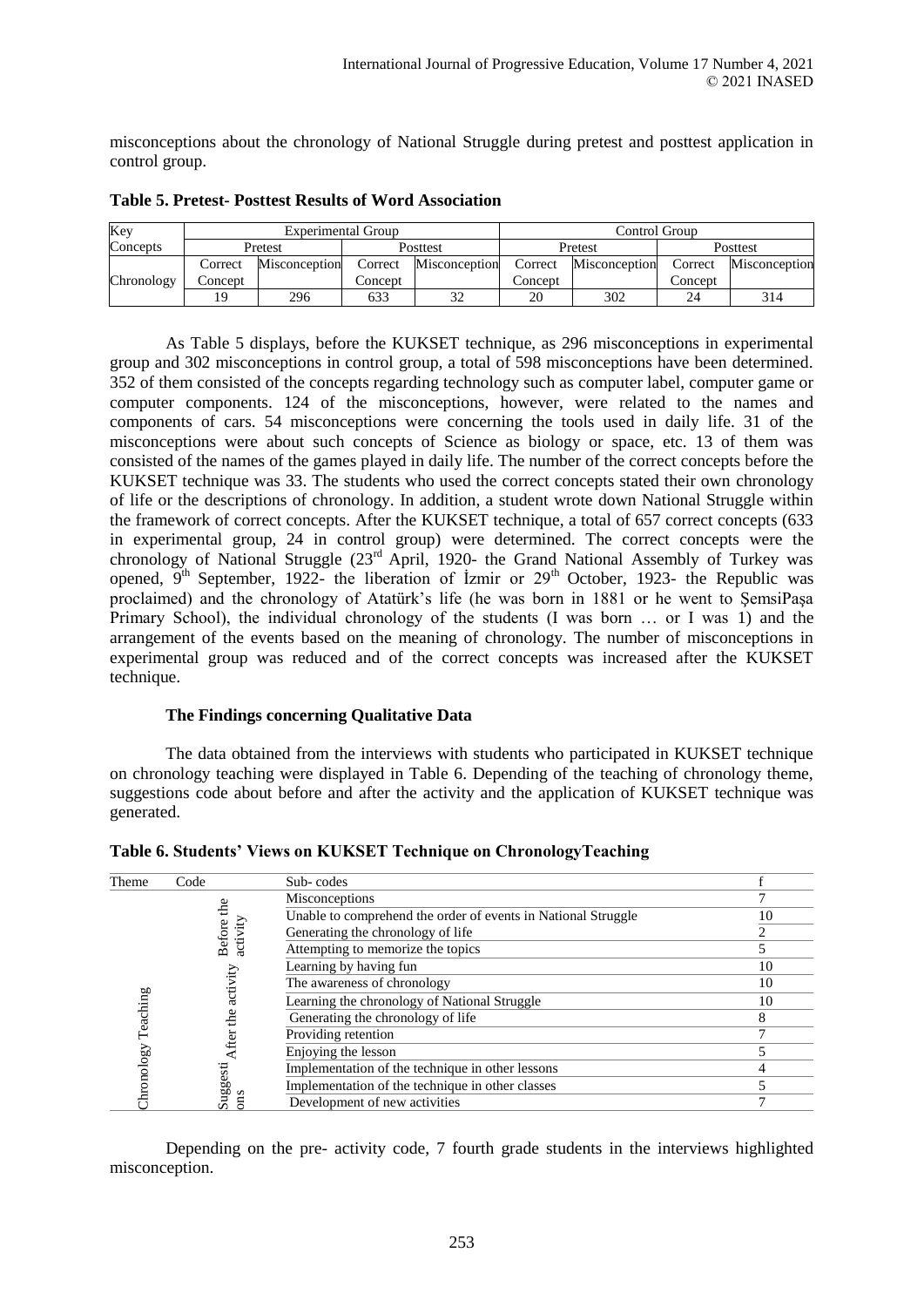International Journal of Progressive Education, Volume 17 Number 4, 2021 © 2021 INASED

Student 3:

*"I assumed that chronology was a computer label. Not just me, most of my friends assumed* 

*so."* 

Student 3 stated the misconception resulting from considering chronology as technology.

Student 5:

*"I considered chronology as somewhere in the space."* 

Student 5 stated another dimension of misconception.

Student 1:

*"I assumed chronology was a car label before the activities. I did not search about it in advance as we focused on answering test questions."* 

Student 1 emphasized that they did not carry out studies aiming at investigation and research during test- based teaching- learning process.

Depending on the sub- code of unable to comprehend the chronology of National Struggle, they had difficulty in comprehending the concept of chronology since they confused the dates of the events in National Struggle Period.

## Student 7:

"*We had several lessons about the Independence War and Atatürk's life but I always confused the order of events. Therefore, I have difficulty in recognizing the events. For example, I always confused whether Erzurum Congress was prior to Sivas Congress or vice versa. "*

Student 3 highlighted the difficulty in comprehending the chronology of National Struggle as mentioned by the teachers in focus group interviews.

Student 3:

*"I confused the events related to the Independence War and the dates when the events took place. For example, I know that the Grand National Assembly of Turkey was opened in Ankara on 23th April, 1920 but I confused the date when Atatürk landed in Ankara."* 

With regard to the sub- code of unable to comprehend the order of events in Atatürk's life, the students highlighted the incomprehension problem of the order of events in Atatürk's life.

#### Student 2:

*"I was not able to comprehend whether Atatürk went to local school first or Şemsi Efendi Primary School."*

The student attracted attention to the chronology of life. The students had difficulty in comprehending the chronology of Atatürk's life as well as the chronology of National Struggle Period.

Depending on the sub- code of generation of their own chronology of life, two students in the research emphasized that they were able to form their own chronology of life.

Student 4: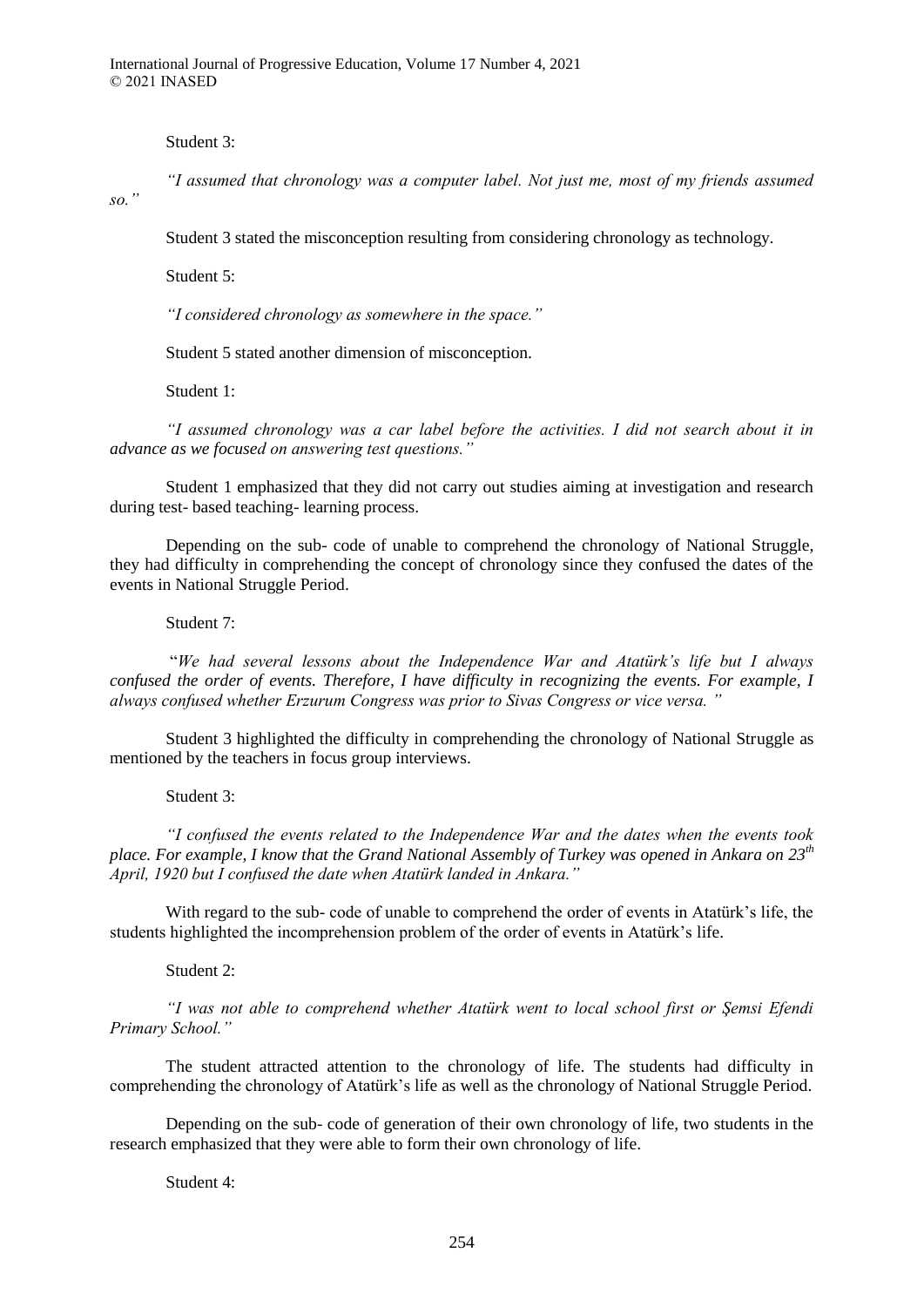*"In the light of our previous information, I and my mother generated the chronology of the events in my life. Therefore, I can write my chronology of life, but I confuse the dates and events of National Struggle."* 

The students expressed that s/he was able to generate the chronology of life with the support of family; however, s/he was unable to comprehend the chronology of National Struggle.

Based on the sub- code of attempting to memorize the topics, the students said that they attempted to memorize the topics after a while once they were not able to comprehend the chronology of National Struggle.

Student 6:

*"I memorize the topics in the lessons in an attempt to learn the topics and answer test questions. However, after a while, I either forgot or started to confuse."*

Another sub- code is learning by having fun under the code of after the activity. All the students stated that they both learnt the topics and had fun during the activity.

Student 8:

*"The lessons were fun, we both learnt and had fun. I managed to comprehend the topics which I could not understand before. Learning by playing a game is better. Fortunately, we had such an activity."*

The student emphasized the importance of games for the primary school students

Student 5:

*"We both played and learnt. We also learnt the things we did not know while playing games."* 

The student highlighted the concepts of peer learning and social learning.

Based on the sub- code of awareness of chronology, students stated that we managed to understand what chronology was and added that they became aware of their misconceptions.

Student 1:

*"I thought that chronology was a computer label before but, now, I am aware that it is the order of events."*

The student said that his/ her misconception was corrected through KUKSET technique.

Depending on the sub- code of learning the chronology of National Struggle, all the students expressed that they comprehended the chronology of National Struggle through the activity.

Student 7

*"Up to now, I used to confuse the places and order of events of Independence War, but now, I both had fun and learnt the events and their chronology. I do not confuse test questions anymore."*

The student put emphasis on the effect of the activity on the comprehension of the chronology of National Struggle and his/ her academic achievement.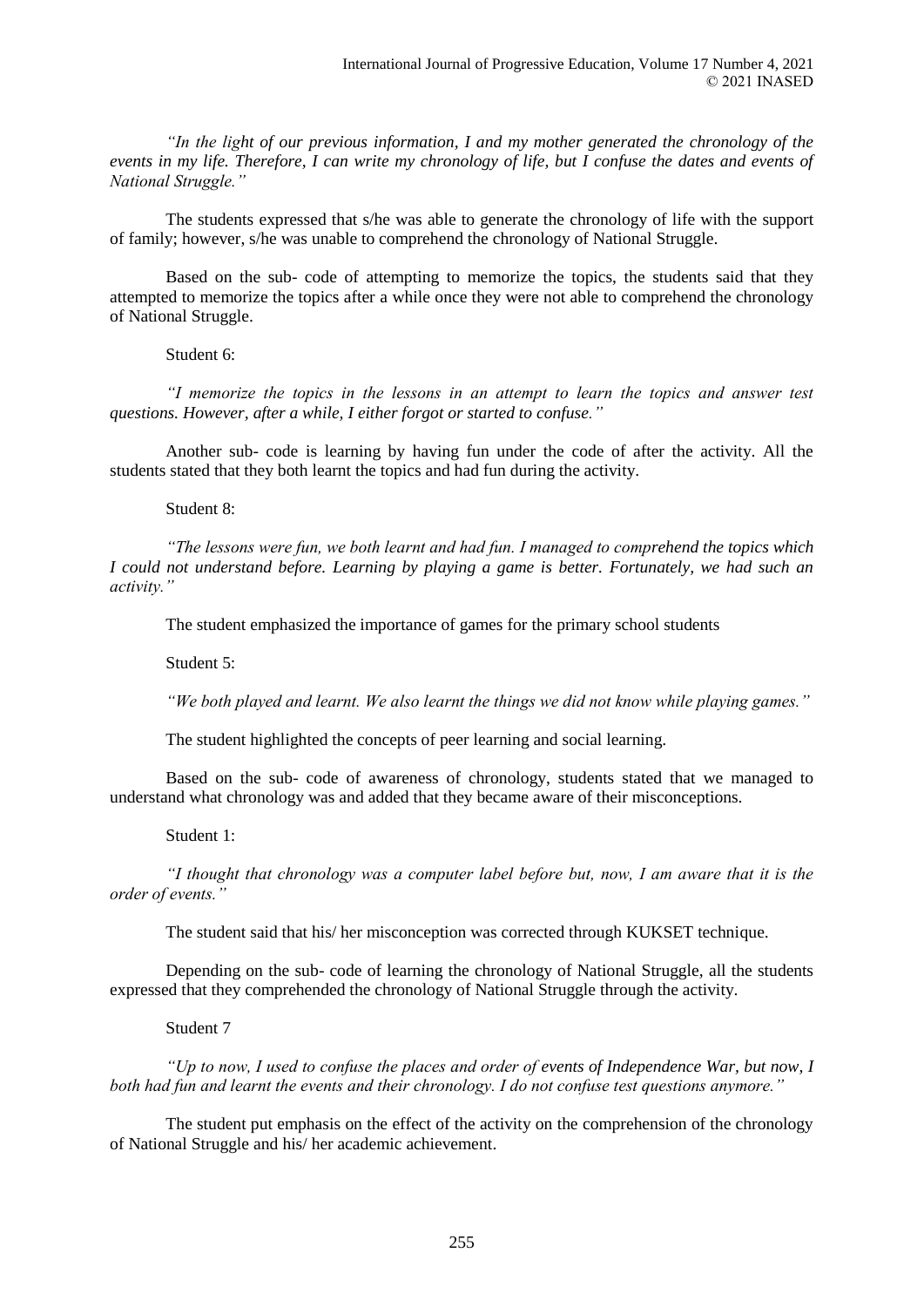Depending on the sub- code of generation the chronology of life, students said that they were able to generate their families' and own chronology after they became aware of the concept of chronology.

#### Student 4:

*"I could not understand what chronology was before. Now, I can form my family's and own chronology of life. We live with my grandparents. I also generated their chronology of life by gathering information from them."* 

Based on the sub- code of providing retention, the students said that they were able to comprehend the chronology of National Struggle which the forgot because they attempted to memorize and added that the activity provided retention.

#### Student 6:

*"I used to forget the Independence War although we learnt it many times before, but now, I remember. I remember KUKSET technique when I am about to forget. I am not afraid of being unable to know the chronology of Independence War anymore."*

The student emphasized that s/he overcame his/ her fear of being unable to comprehend the chronology of National Struggle.

Under the sub- code of enjoying the lesson, the students said that they enjoyed the lesson which was fun because KUKSET technique on chronology teaching of National Struggle consists of game.

## Student 2:

*"The lesson was very entertaining; we both had fun and learnt. I came to school willingly and happily as the lesson was not boring. I and my friends were looking forward to the lesson."*

The student emphasized the effect of the activity on students' enjoying the lesson.

Another sub- code depending on the cde of students' suggestions concerning KUKSET technique on chronology teaching of National Struggle Period is to implement the activity in other lessons. The students stated that they enjoyed their lessons and suggested the technique to be carried out in other lessons.

## Student 9:

*"We enjoyed our lesson as we learnt by having fun. For example, if this activity is carried out in Turkish lessons, we can comprehend the antonyms and synonyms better."* 

The student put forward a proposal regarding how different applications can be in other lessons and how the activities provided acquisitions to themselves.

5 students participating in the activity said that they learnt by having fun and suggested the activity to be carried out in other classes.

#### Student 8:

*"We learnt by having fun. If other classes carry out this activity, they will be able to learn the topics better."*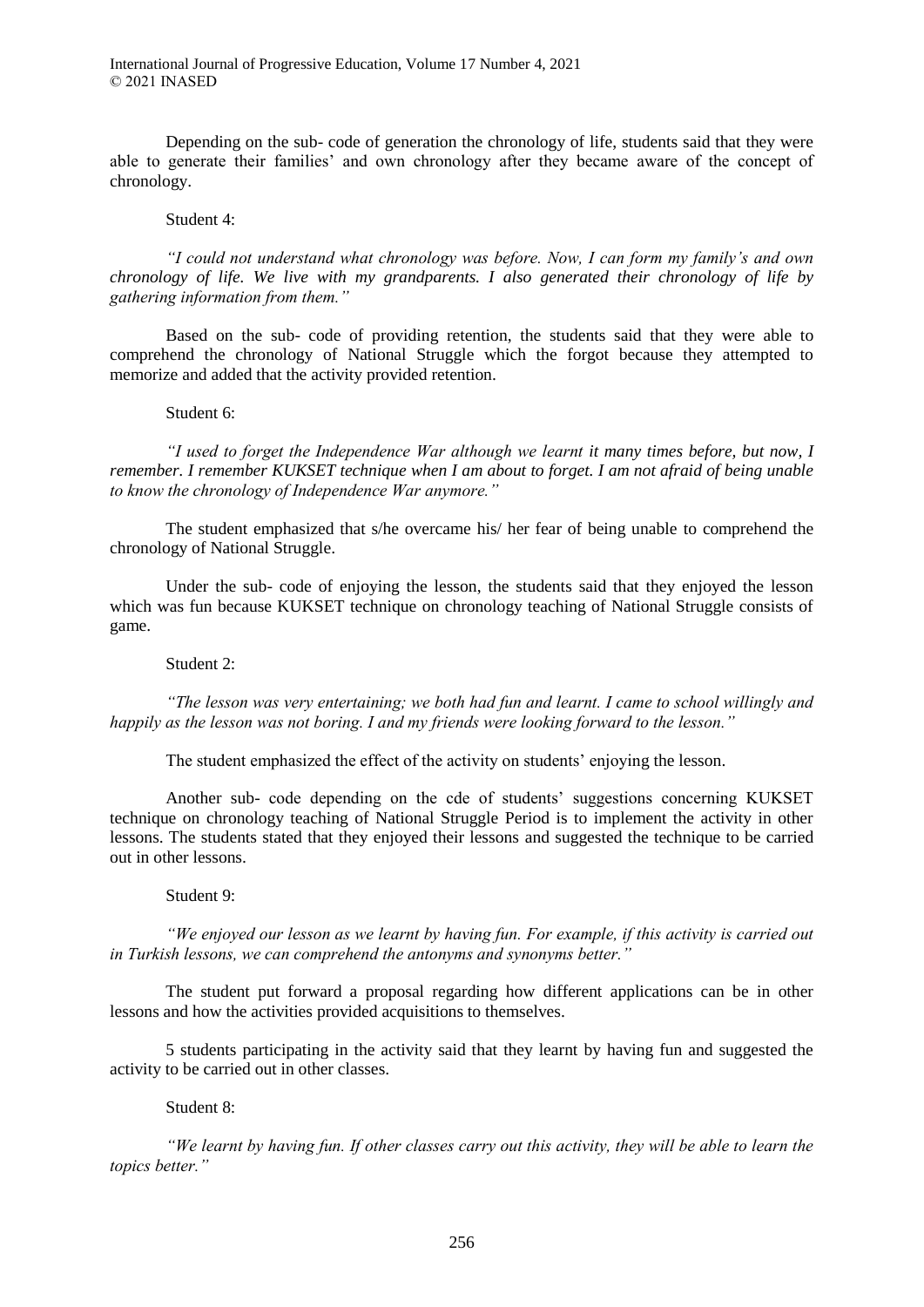The student referred to the prevalent effect of KUKSET technique.

Based on thesub- code of thedevelopment of newactivities, the students stated that those activities helped them understand and comprehend the topics better and suggested that new activities should be developed.

Student10:

*"We learn better through the activities with games. We can learn the topics better if new activities are developed. There should be different activities during the lessons."* 

The student emphasized the effect of the activities on their learning.

## **DISCUSSION**

KUKSET technique on chronology teaching was determined to be effective on students' comprehension of National Struggle Period. There was no significant difference in terms of pretest results whereas there was a significant difference in favour of experimental group regarding posttest and retention test. It was concluded that KUKSET techniques was effective on the comprehension of chronology of National Struggle Period, there by providing retention. Additionally, there are other studies complying with thisstudy. Başar, Batur and Karasu (2014) observed that KUKSET technique was effective on students' comprehension of synonyms and antonyms. Accordingly, in a study by Özyürek and Çavuş (2016), it was determined that games provided retention and the students attended the lessons more actively. Altınbulak, Emir and Avcı (2016) emphasized that game and activity- based teaching in Social Studies lessons contributed to students' comprehension levels. Lieberoth (2015) stated that the students were more eager to learn as they regarded the games as activities. Babuğ and Adıgüzel (2019) concluded that creative drama activity in a museum was resulted in favour of experimental group. In short, different activities were indicated to contribute the students' learning and academic achievement.

The misconceptions of students concerning the chronology of National Struggle Period were determined. The students were observed to regard the concept of chronology as technological tools or their components. These misconceptions by the students may be due to the fact that they closely communed with the technology. The highest number of misconceptions by the students was related to National Struggle Period. Ulusoy and Erkuş (2015) determined that there were time misconceptions in students' history perceptions during Social Studies teaching. After KUKSET technique, it was found that the misconceptions of the students in experimental group were reduced and students managed to comprehend the chronology of life, National Struggle Period and Atatürk's life. Koçak (1999) determined that the students' being unable to comprehend the chronology of National Struggle Period in Turkey Republic and History of Turkish Revolution lesson adequately was associated with the variety of materials and activities of lesson contents. According to Misco and Peterson (2009), it was highlighted that the difficulty experienced by the students with regard to chronology learning might be resulted from students' in difference to lessons and limited learning content. De Groot- Reuvekamp, Ros& Van Boxtel (2018) inferred that 'Timewise' technique on history teaching was effective on history teaching of primary school students.

During the student interviews concerning KUKSET technique on chronology teaching of National Struggle Period, it was found that, before the activities, students had misconceptions, did not manage to comprehend the chronology of National Struggle Period and experienced mental fatigue and oblivion. Brooks&Brooks (1993) emphasized that rote- learning based education was a kind of mental slavery and added that the students were incapable of interpreting the information memorized. It can be inferred that KUKSET technique is able to develop students' interpretation skills. In addition, the technique can contribute students to establish a relationship among the concepts. Başar et al.(2018) asked 300 participants over 40 what they remembered about their years of primary school. The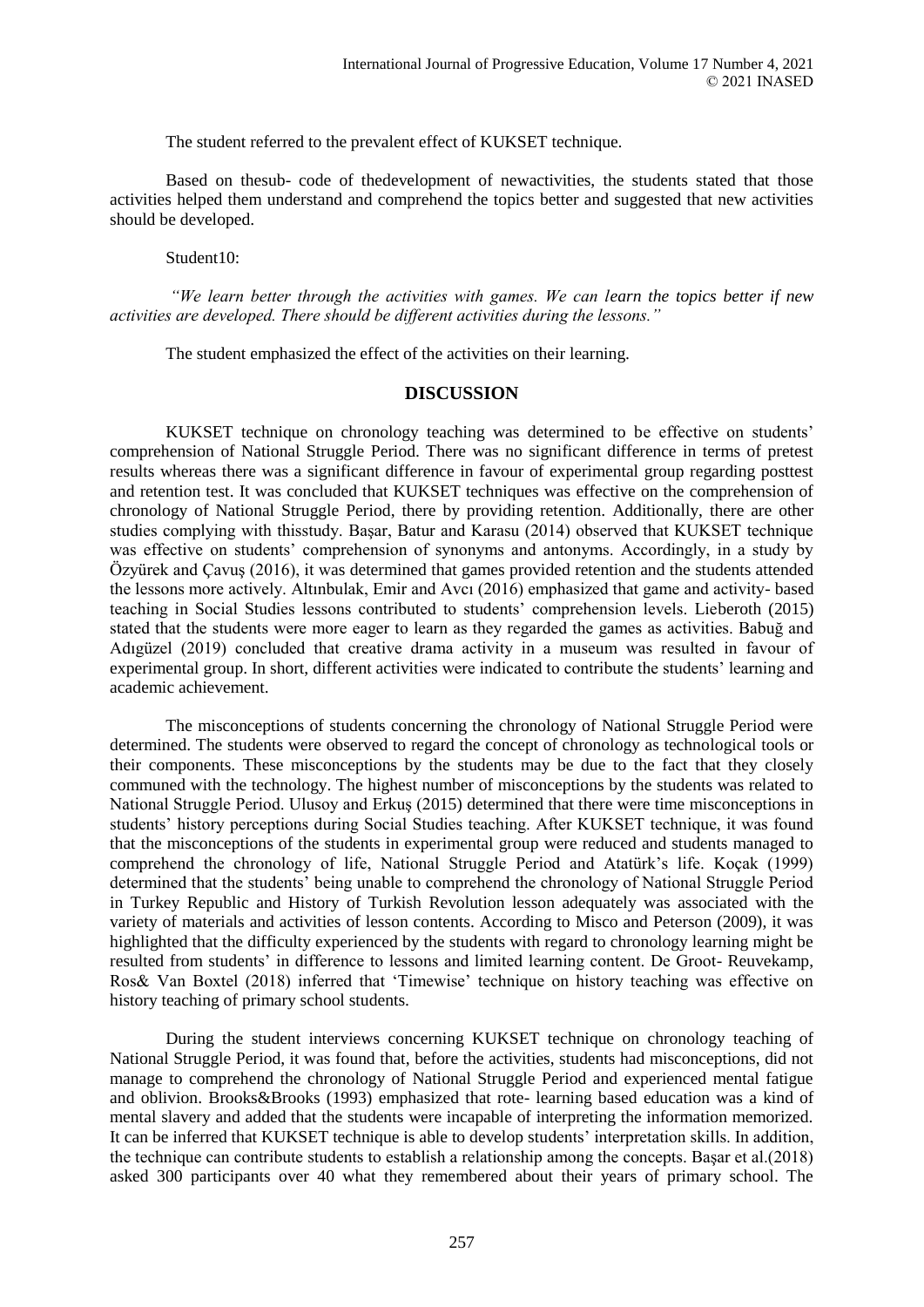participants said that they remembered the activities related to social learning and learning to learn activities most. KUKSET technique was found to contribute to learning by having fun, awareness of chronology, learning the chronology of National Struggle Period, generation of chronology of life, retention and students' engagement in thelessons. Bayram and Çalışkan (2017) stated that gamification of Social Studies lesson was useful and effective. They argued that gamification helped students attend the lessons actively, aroused interest and positive attitudes towards the lesson among students and enhanced their motivations. Akan and Başar (2011), however, revealed that the activities supported the students' learning and provided retention.

The students suggested that the activity required to be carried out in other lessons and classes and put forward proposals regarding the implementation of new activities. The KUKSET technique was proved to provide retention as well as entertain the students. Bayram and Caliskan (2019) revealed that gamification of Social Studies lesson was useful and effective and added that it helped students attend the lessons actively, aroused interest and positive attitudes towards the lesson among students and enhanced their motivations. Hwang, Chiuandhen (2019) conclude that the students learnt effectively and their motivations were increased in Social Studies lesson through a computer game they developed. Zayimoğlu Öztürk and Öztürk (2018) carried out the activity of time capsule in Social Studies lesson and found that the students who participated in the activity were interested in the lesson.

In short, it has been concluded that KUKSET technique was effective on the comprehension of the chronology of National Struggle Period since it consisted of both game and learning and was suitable for the developmental properties of primary school students.

# **SUGGESTIONS**

#### **Suggestions concerning Research Results**

It was determined that the students were able to comprehend the chronology of National Struggle Period through KUKSET technique. In this regard, conducting game- based activities in the lessons during primary school may provide retention.

The students participated in all the activities during the process of chronology teaching of National Struggle Period through KUKSET technique. The students stated that they took place in the activities willingly and eagerly. Using KUKSET technique in the lessons may provide social and peer learning.

Various techniques apart from KUKSET technique may be developed and employed in teaching process.

An in- service training for the teachers may be carried out in order to introduce the KUKSET technique.

# **Suggestions concerning the Researchers**

The effect of KUKSET technique on different lessons may be investigated.

Various techniques, similar to KUKSET technique, in the lessons may be developed and investigated.

The efficacy of KUKSET technique may be assessed through different methods.

The efficacy of KUKSET technique on different teaching stages may be investigated.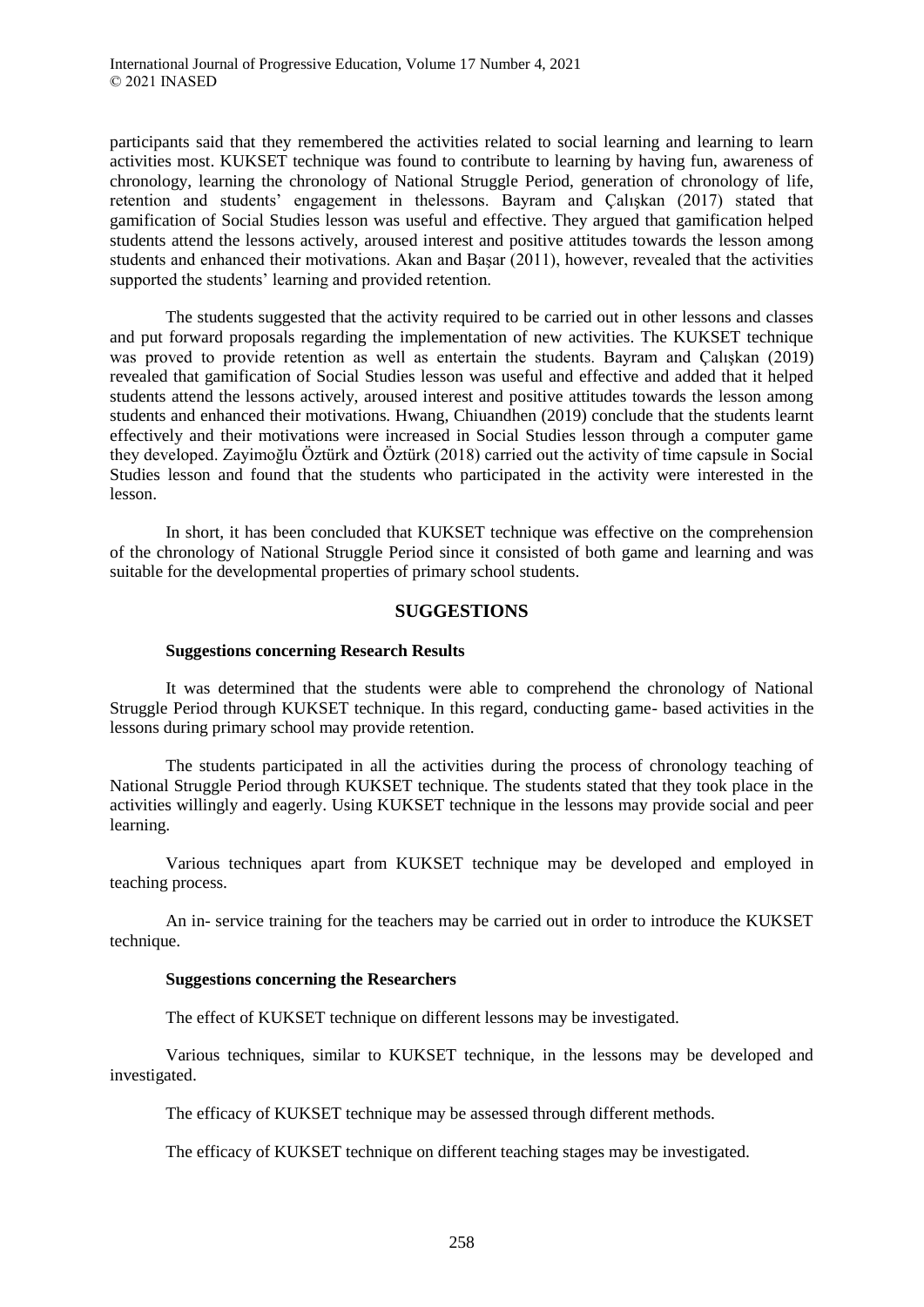## **REFERENCES**

- Acar, R. (2003). *Sosyal Bilgiler Dersi İçeriğinin Öğretiminde Karşılaşılan Sorunlar ve Çözüm Önerileri,* Yayımlanmamış Yüksek Lisans Tezi, Eskişehir Anadolu Üniversitesi Eğitim Bilimleri Enstitüsü
- Akan, D., Başar, M. (2011). İlköğretim beşinci sınıflarda etkinliklerin öğrenme-öğretme sürecinde etkisi ile ilgili öğretmen ve öğrenci görüşlerinin değerlendirilmesi II. International Conference On New Trends In Education And Theır Implications 27-30 Nisan 2011 ANTALYA
- Altun, A., Kaymakçı, S. (2016). Zaman ve kronolojinin öğretiminde bir materyal: Zaman şeritleri, *Türk Tarih Eğitimi Dergisi,* 5(1), 157-192
- Altınbulak, D. Emir ,S., Avcı, C. (2006) Sosyal bilgiler öğretiminde eğitsel oyunların erişiye ve kalıcılığa etkisi *Hasan Ali Yücel Eğitim Fakültesi Dergisi* Sayı 2, 35-51
- Arslan, M. (2007). *Öğretim İlke ve Yöntemleri*, Ankara: Anı Yayıncılık.
- Bahar, M., Johnstone, A. H. & Sutcliffe, R. G (1999). Investigation of students' cognitive structure in elementary genetics through Word association tests, *Journal of Biological Education,* 33, 134-141
- Baloğlu Uğurlu, N., Üzen, A T. (2017) Dijital zaman çizelgesi hakkında sosyal bilgiler öğretmenlerinin görüşleri *Buca Üniversitesi Eğitim Fakültesi Dergisi* Cilt 44 225-236
- Başar, M., Doğan, M. C., Şener, N. Uzun, Ö., ve Topal, H (2018). İlkokulda öğretmen öğrenci iletişimi *Uşak Üniversitesi Eğitim Araştırmaları Dergisi*, 4(1), 1- 17
- Başar, M., Batur, Z., Karasu, M. (2014). Kukset tekniğinin öğrencilerin zıt ve eş anlamlı sözcükleri anlamalarına etkisi *Kastamonu Eğitim Fakültesi Dergisi* 22 (3) 909-922
- Başbuğ, S., Adıgüzel, Ö. (2019) Müzede yaratıcı drama etkinliklerinin öğrencilerin sosyal bilgiler dersindeki başarılarına etkisi *Yaratıcı Drama Dergisi* 14(1), 1-32
- Bayram, Y. T., Çalışkan, H. (2019). Sosyal bilgiler dersinde kullanılan oyunlaştırılmış yaratıcı etkinlikler: Bir eylem araştırması*Journal of Individual Differences in Education* 1 (1) 30-49
- Brooks, J G., Brooks, M G. (1993). *The Case for Constructivist Classroom,* Alexandria, VA.: Association for Supervision and Curriculum Development
- Büyüköztürk, Ş., Akbaba Altun, S., Yıldırım, K (2010) Teachingand Learning International Survey (TALIS) Ankara, Erişim Tarihi 14.09.2019
- Creswell, J.W., PlanoClark, V., L.(2014). *Karma Yöntem Araştırmaları,* Çeviri Editörleri, Yüksel Dede, Selçuk Beşir Demir, Ankara: Anı
- De Groot-Reuvekamp, M., Ros, A., &Van Boxtel, C. (2018) Improving elementary school students' understanding of historical time: Effects of teaching with "time wise", *Theory & Research in Social Education,* 46 (1) 35-67
- Doğan, C. (2004). Sınıf öğretmenlerinin derslere ilişkin görüşleri ve tercih ettikleri öğretim yöntemleri: İstanbul örneği, *Türk Eğitim Bilimleri Dergisi,* 2 (2) 193-203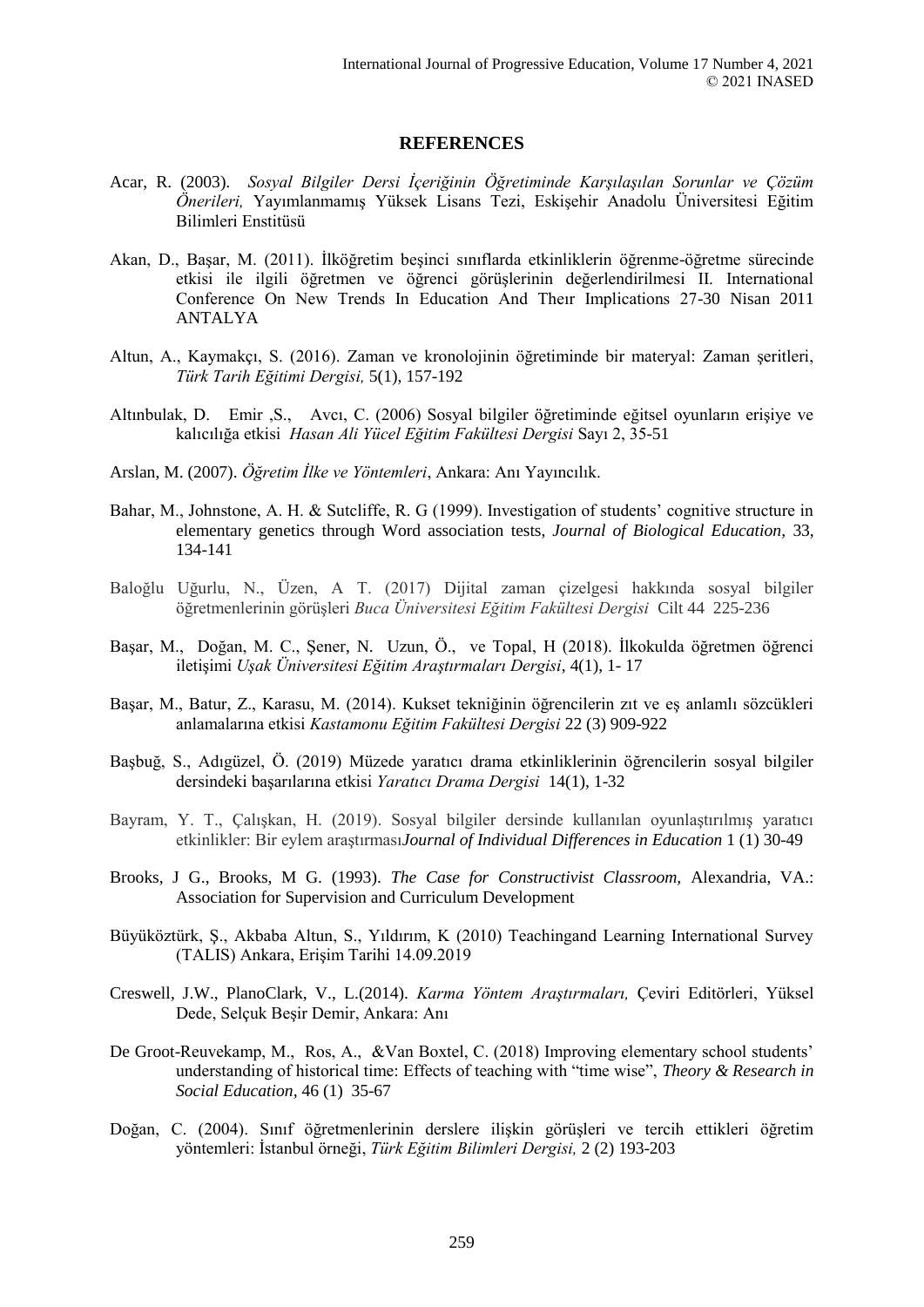International Journal of Progressive Education, Volume 17 Number 4, 2021 © 2021 INASED

- Dolmaz, M., Kılıç, R. (2017). Sosyal bilgiler dersi tarih konularının öğretiminde aktif öğrenme ve öğretmen görüşleri doğrultusunda değerlendirilmesi. *International Journal of Field Education,* 3 (1), 42-59.
- Gay, L R., Mills, G E. &Airisan, P (2009). *Educational Research: Competencies for Analysis and Application* (9<sup>th</sup> Edit) USA Pearson
- Gözalan, E., Koçak, N. (2014). Oyun temelli dikkat eğitim programının 5-6 yaş çocukların kelime bilgi düzeylerine etkisinin incelenmesi*. KMÜ Sosyal ve Ekonomı k Araştırmalar Dergı si*16 (Özel Sayı II) 115-121
- Hazar, Z., Altun, M. (2018). Eğitsel oyunlara yönelik öğretmen görüşleri ve yeterliliklerinin incelenmesi*Celal Bayar Üniversitesi Beden Eğitimi ve Spor Bilimleri Dergisi,* 13 (1) 52-72
- Hwang, G., Chiu, Li, Chen, C. (2015). A contextual game-based learning approach to improving students' inquiry-based learning performance in social studies courses *Computer & Education* 81 13-25
- Karaca, E. (2010). *Test ve Madde Analizi,* M. Gömleksiz ve S. Erkan (Ed.) *Eğitimde Ölçme ve Değerlendirme,* Ankara: Nobel Yayınları, 282-285
- Koçak, Y. (1999). *İlköğretim Sosyal Bilgiler Dersinde " Milli Mücadele Döneminin" Öğretimi,*  Yayımlanmamış Yüksek Lisans TeziErzurum Atatürk Üniversitesi, Sosyal Bilimler Enstitüsü
- Lieberoth A. (2015) Shallow gamification: testing psychological effects of framing an activity as a game, *Games and Culture,* 10 (3) 229-248
- Misco, T., Patterson, N C. (2009). An old fad of great promise: reverse chronology history teaching in social studies classes, *The Journal of Social Studies Research* 33 (1) 72-90
- Özyürek, A., Çavuş, Z S. (2016). İlkokul öğretmenlerinin oyunu öğrenme yöntemi olarak kullanma durumlarının incelenmesi *Kastamonu Eğitim Dergisi*, 24 (5) 2157-2166
- Sağlam, H İ., Tınmaz, E., Hayal, M A. (2015). Sınıf öğretmenlerinin "zaman ve kronolojiyi algılama" becerisini öğretme deneyimlerine fenomonolojik bir bakış, *Türk Tarih Eğitimi Dergisi* 4 (1), 49-66
- Senemoğlu, N. (2005) *Gelişim ve Öğrenme,* Ankara: Gazi Kitabevi
- Ulusoy, K., Erkuş, B. (2015). Sosyal bilgiler dördüncü sınıf ders programındaki tarih konuları ile ilgili kavramlara ilişkin öğrenci algıları. *Uluslararası Türk Eğitim Bilimleri Dergisi*, *2015*(5), 147- 158.
- Ünal, F., Er, H. (2017). Öğretmen adaylarının sosyal bilgiler dersinde öğretimi zor olan soyut kavramlara ilişkin bilişsel yapılarının incelenmesi. *Bartın Üniversitesi Eğitim Araştırmaları Dergisi,* 1(1), 6-24.
- Williams S (2016) *Teaching History: Effective Teaching for Learning History - Chronological vs. Thematic Approaches to Student Historical Comprehension* Master Thesis Department of Education Dordt College Sioux Center, Iowa
- Wineburg, S. (2000). *"Making Historical Sense". In Knowing, Teaching, and Learning History: National and International Perspectives,* edited by Peter N. Stearns, Peter Seixas and Sam Wineburg, 306-25. New York: New York University Press